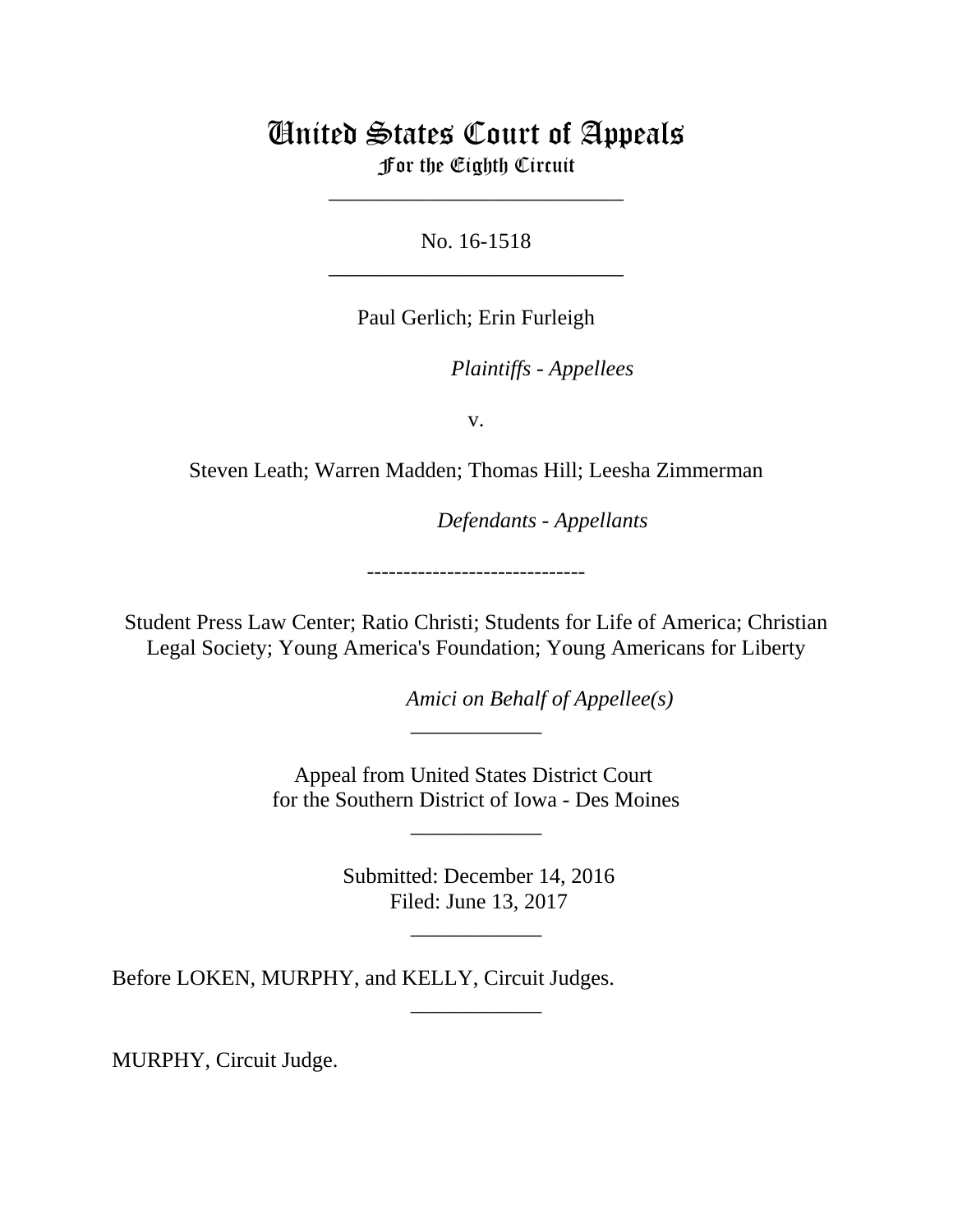Iowa State University (ISU) grants student organizations permission to use its trademarks if certain conditions are met. The ISU student chapter of the National Organization for the Reform of Marijuana Laws (NORML ISU) had several of its trademark licensing requests denied because its designs included a cannabis leaf. Two members of the student group subsequently filed this 42 U.S.C. § 1983 action, alleging various violations of their First and Fourteenth Amendment rights. The district court<sup>1</sup> granted plaintiffs' summary judgment motion in part and entered a permanent injunction against defendants. Defendants appeal, and we affirm.

### I.

ISU is a land grant university that has an enrollment of over 36,000 students and approximately 800 officially recognized student organizations. Student groups often create merchandise that contains the group's name and ISU insignia to generate awareness about the group's cause or attract members. Student groups may use ISU's trademarks on merchandise if ISU's Trademark Licensing Office (Trademark Office) determines that the use complies with ISU's Guidelines for University Trademark Use by Student and Campus Organizations (Trademark Guidelines). ISU's trademarks include word marks like "ISU" and "Iowa State," as well as logos, such as the school's mascot (Cy the Cardinal). At all relevant times, Leesha Zimmerman was the director of ISU's Trademark Office and reported to Warren Madden, Senior Vice President of the Division of Business & Financial Affairs.

NORML ISU is an officially recognized student organization at ISU. It is a student chapter of the national NORML organization and its purpose is to reform federal and state marijuana laws. The group was refounded in 2012. In October 2012, NORML ISU submitted a t-shirt design (T-Shirt Design #1) to the Trademark Office

<sup>&</sup>lt;sup>1</sup>The Honorable James E. Gritzner, United States District Judge for the Southern District of Iowa.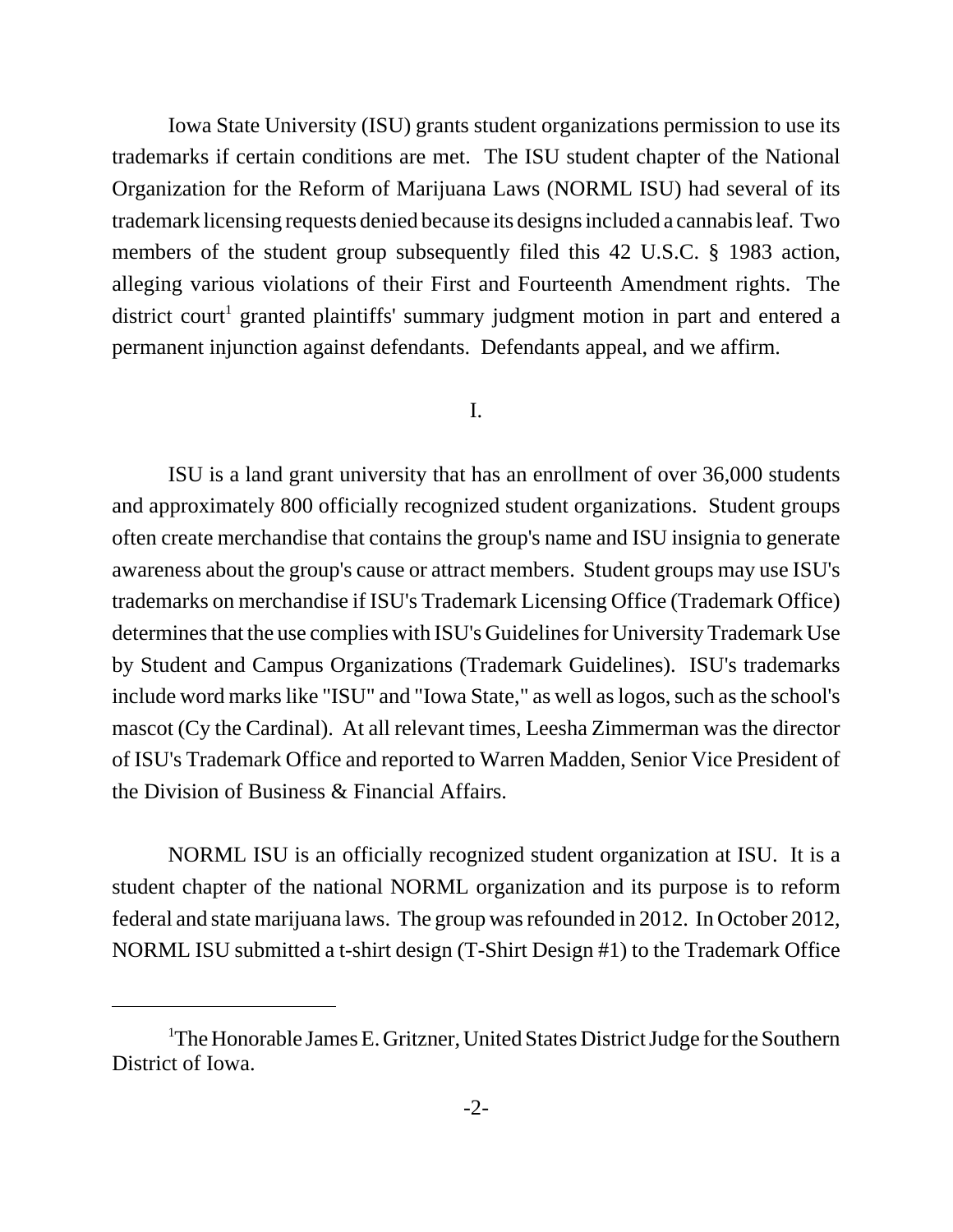that had "NORML ISU" on the front with the "O" represented by Cy the Cardinal. On the back the shirt read, "Freedom is NORML at ISU" with a small cannabis leaf above "NORML." The Trademark Office approved T-Shirt Design #1.

On November 19, 2012, the Des Moines Register published a front page article about the marijuana legalization referenda in Colorado and Washington and pending legislative efforts in Iowa to legalize recreational and medicinal marijuana. The article quoted NORML ISU President Josh Montgomery regarding the group's political efforts to change Iowa's marijuana laws. The article then stated "Montgomery said his group has gotten nothing but support from the university. He even got approval from the licensing office to make a NORML T-shirt with the ISU logo; the red shirt features Cy the Cardinal on the front, and a pot leaf on the back . . . ." The article also contained a photograph of the front and back of T-Shirt Design #1.

At 8:50 AM on November 19, Zimmerman provided ISU's public relations office with the following statement regarding the article:

The university's Trademark Policy and Student Use Guidelines allow officially recognized student organizations the ability to use Iowa State's trademarks as long as they observe the proper procedures and follow specified design standards. Groups, including NORML, may use any of the university's indicia (names, graphics, logos, etc.) as long as they seek review and approval from the Trademark Licensing Office, which they did for the T-shirts. This does not mean that we take a position on what any of the organizations represent. We have 800 groups from The ISU Line Dancer's [sic], CUFFS, the ISU Baseball Club, LGBTAA, John Paul Jones Society, Game Renegades, ROTC, and many more. I believe that the statement in the article indicating "his group has gotten nothing but support from the university" is a bit misleading. He may be confusing recognition of the group as the university "supporting" it.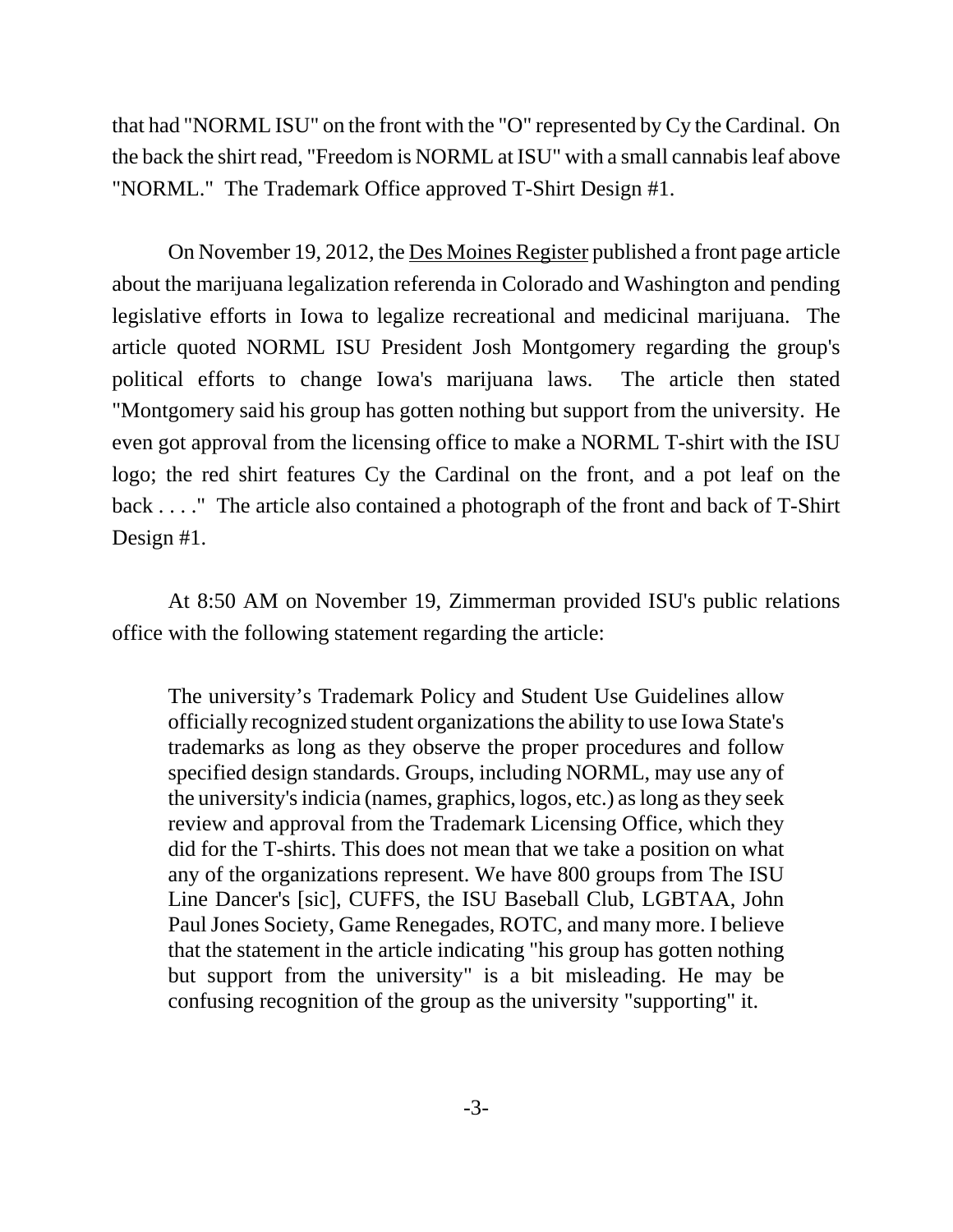Later that morning, an Iowa House Republican caucus staff person sent a formal legislative inquiry to ISU's State Relations Officer asking whether "ISU's licensing office approve[d] the use of the ISU logo on the NORML t-shirt" pictured in the article. This request was forwarded to ISU President Steven Leath and his chief of staff, Miles Lackey, at 1:08 PM.

At 2:00 PM Madden told Thomas Hill, Senior Vice President for Student Affairs, Zimmerman, and other ISU administrators that Lackey indicated that ISU was "getting some push back regarding the Register article," and that "[h]e wants to place this on" the president's cabinet meeting discussion agenda. Leath later testified that "the reason it was on the agenda is because we were getting pushback. If nobody'd ever said anything, we didn't know about it, it didn't appear in The Register, we'd probably never raised the issue."

At 3:00 PM Leath emailed Lackey to ask whether ISU could "revoke" the approval of T-Shirt Design #1 "without more damage." Leath explained this email at his deposition by stating "[i]f we gave approval to something that was inappropriate, we might want to consider revoking it, but we could just make the problem worse, and I was asking for his advice."

At 3:19 PM Leath stated in an email to Madden "[w]e need to deal with this. . . . What were they thinking?" Leath explained at his deposition that because T-Shirt Design #1 "had some political public relations implications," someone should have "run it up the chain" because "there are some issues that are clearly going to cause controversy and it's better to manage them on the front end." Leath also testified that "my experience would say in a state as conservative as Iowa on many issues, that" T-Shirt Design #1 "was going to be a problem."

On November 20, Dale Wollery of the Governor's Office of Drug Control Policy emailed and called the head of ISU's government relations office about the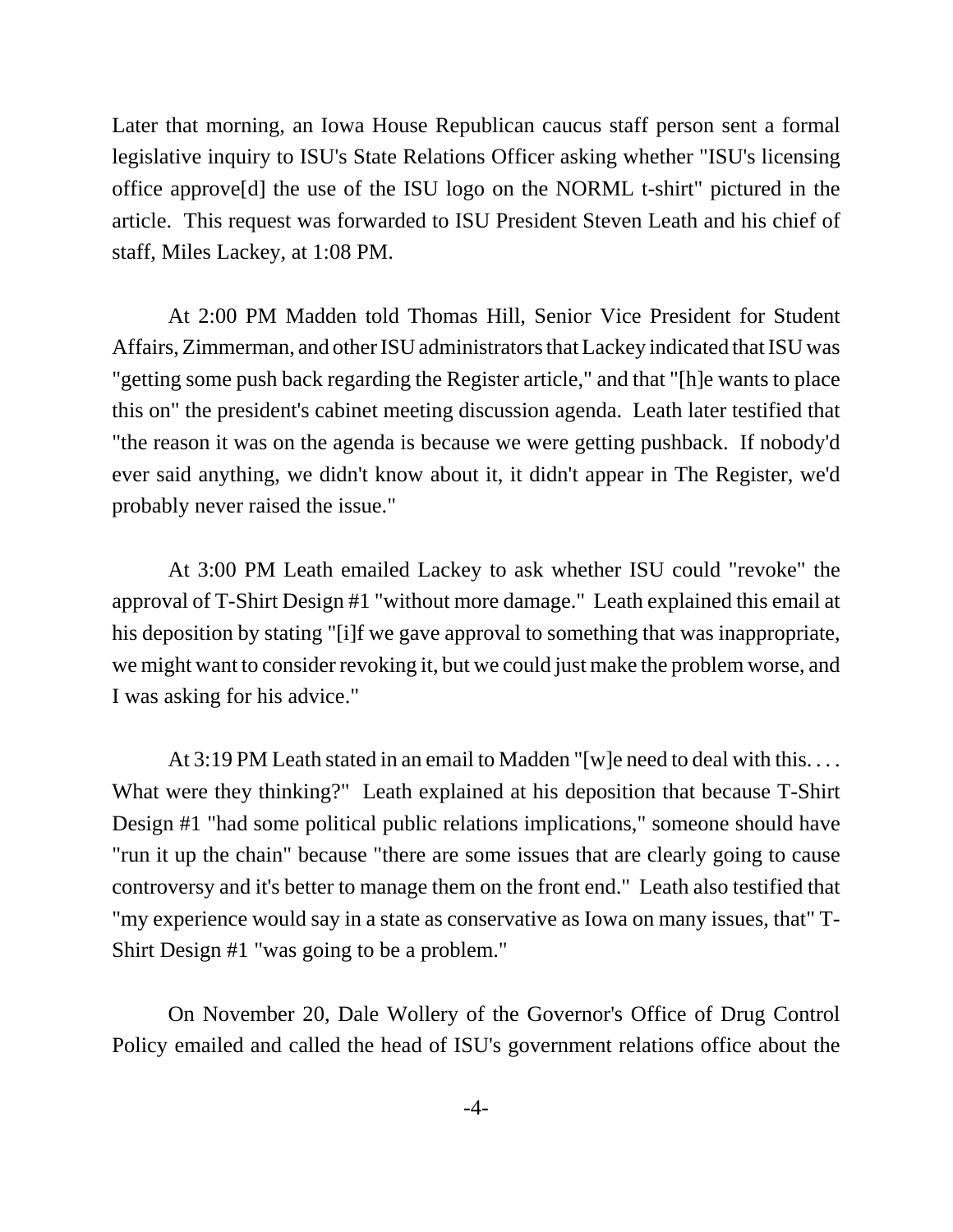article. Wollery's email indicated that he was "curious about the accuracy of the student's statement cited in the report, and perhaps the process used by ISU to make such determinations." Wollery's concerns were shared with Zimmerman, Lackey, and Leath on November 21. Leath testified at his deposition that "anytime someone from the governor's staff calls complaining, yeah, I'm going to pay attention, absolutely." Leath further elaborated, "we are a state entity and he's the chief executive of the state, and so directly or indirectly we're responsible to the governor."

On November 21, the head of ISU's public relations office responded to Wollery's messages by stating that NORML ISU's use of ISU's trademarks was "permitted under the policies governing student organizations." The email went on to say, "[h]owever, this procedure is being reviewed."

On November 24, NORML ISU requested permission from ISU's Trademark Office to use T-Shirt Design #1 for another order. Madden decided to place this reorder on hold until after the president's cabinet meeting. Madden testified that he did not order the Trademark Office to hold reorder approvals for any other campus group. Zimmerman testified that she could not think of any other time that the Trademark Office had placed a student group request on hold. The president's cabinet meeting took place on November 26. After discussing the Des Moines Register article and NORML ISU's reorder request, the group agreed that ISU's Trademark Guidelines had to be changed.

Madden and Hill met with members of NORML ISU on November 29. Madden and Hill referenced the Des Moines Register article and expressed concern that the group's use of ISU's trademarks on T-Shirt Design #1 caused confusion as to whether ISU endorsed the group's views regarding the legalization of marijuana. They then informed the group that the Trademark Office would not approve of any t-shirt design that used ISU trademarks in conjunction with a cannabis leaf. They also told the group that it was required to obtain approval for any future designs from Madden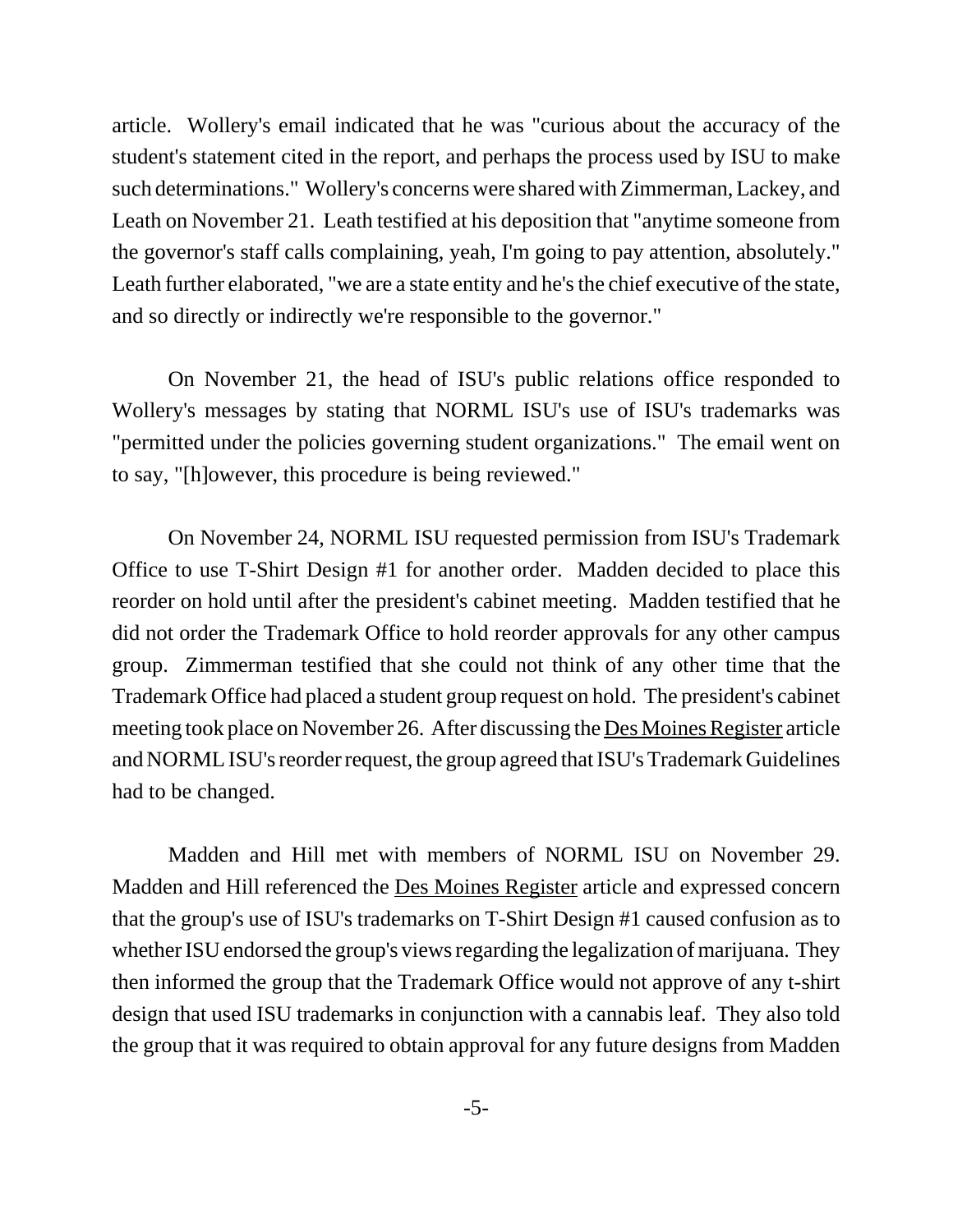and Hill prior to submitting the designs to the Trademark Office. Zimmerman testified that to her knowledge this was the first time ISU had imposed a prior review procedure to a student group's trademark design application process.

NORML ISU's reorder of T-Shirt Design #1 was rejected by ISU's Trademark Office on December 3. On January 16, 2013 the Trademark Guidelines were revised. The new Trademark Guidelines prohibited "designs that suggest promotion of the below listed items . . . dangerous, illegal or unhealthy products, actions or behaviors; . . . [or] drugs and drug paraphernalia that are illegal or unhealthful." Madden indicated that this revision to the Trademark Guidelines "was done as the result of a number of external comments including interpretations that the t-shirt developed indicated that Iowa State University supported the NORMAL [sic] ISU advocacy for the reform of marijuana laws."

After the Trademark Guidelines were revised, the Trademark Office rejected every NORML ISU design application that included the image of a cannabis leaf. The Trademark Office also rejected designs that spelled out the NORML acronym but replaced "Marijuana" with either "M\*\*\*\*\*\*\*\*" or "M[CENSORED]." The Trademark Office however approved several designs which did not use a cannabis leaf, but simply stated the group's name, and fully spelled out the NORML acronym.

In July 2014 Paul Gerlich and Erin Furleigh filed this action against Leath, Madden, Hill, and Zimmerman stating claims under 42 U.S.C. § 1983 for alleged violations of their First and Fourteenth Amendment rights. At the time the complaint was filed, Gerlich was the president of NORML ISU and Furleigh was the group's vice president. Count I alleged that defendants' trademark licensing decisions, as applied to plaintiffs, violated their right to free speech. Counts II through IV alleged that the trademark guidelines were unconstitutional on their face and unconstitutionally vague. After the district court concluded that defendants were not entitled to qualified immunity, it granted plaintiffs' motion for summary judgment on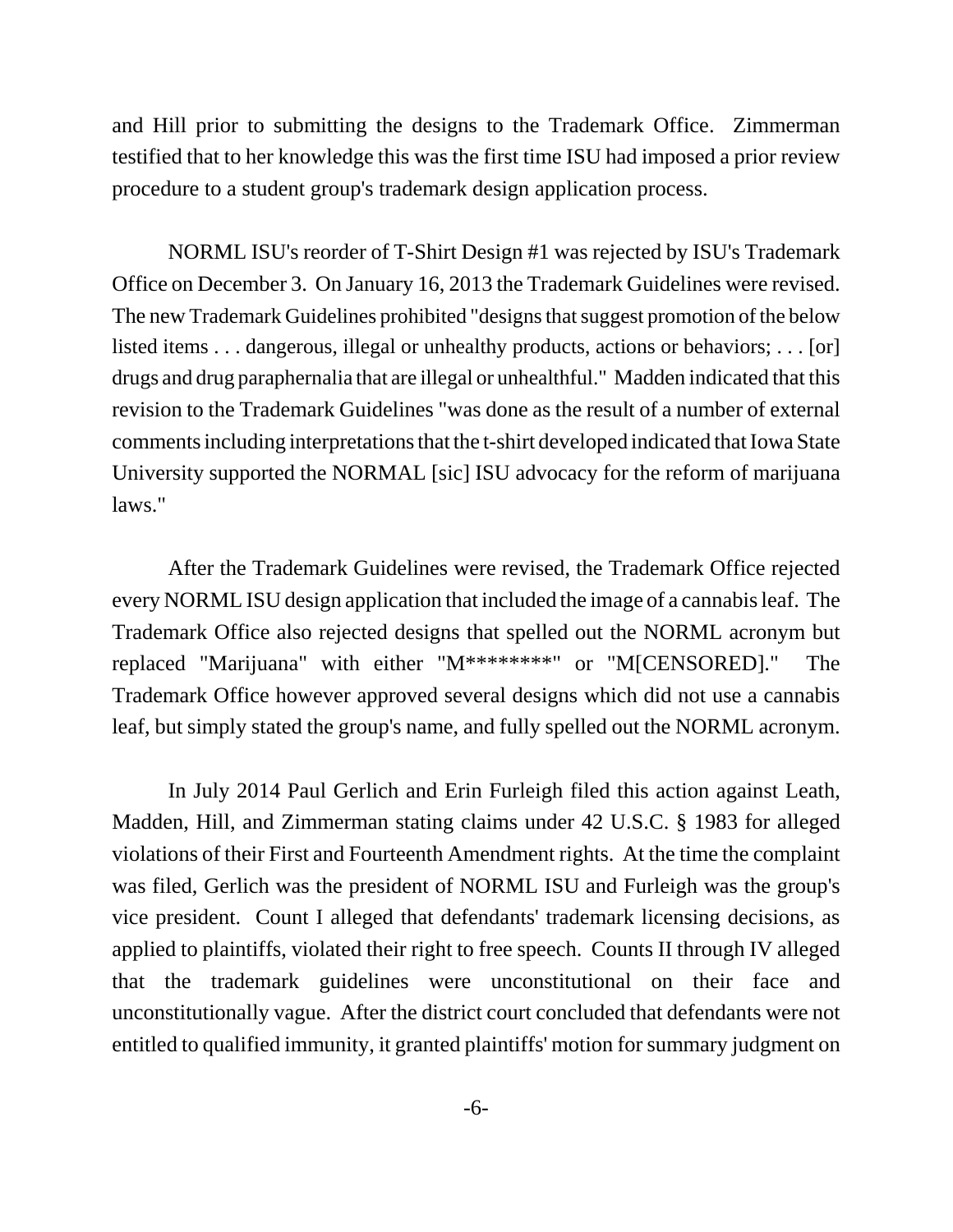Count I but dismissed Counts II through IV. The district court also entered a permanent injunction that prohibits defendants "from enforcing trademark licensing policies against Plaintiffs in a viewpoint discriminatory manner and from further prohibiting Plaintiffs from producing licensed apparel on the basis that their designs include the image of a . . . cannabis leaf."

### II.

Defendants argue that the district court improperly concluded that plaintiffs have standing to bring this action. We review de novo "the district court's conclusion that the plaintiffs had standing." Jones v. Gale, 470 F.3d 1261, 1265 (8th Cir. 2006). Standing is a "jurisdictional prerequisite that must be resolved before reaching the merits of a suit." Hodak v. City of St. Peters, 535 F.3d 899, 903 (8th Cir. 2008) (quoting Medalie v. Bayer Corp., 510 F.3d 828, 829 (8th Cir. 2007)). Under Article III of the Constitution, a plaintiff must demonstrate three elements to establish standing: "(1) injury in fact, (2) a causal connection between that injury and the challenged conduct, and (3) the likelihood that a favorable decision by the court will redress the alleged injury." Young Am. Corp. v. Affiliated Computer Servs. (ACS), Inc., 424 F.3d 840, 843 (8th Cir. 2005). Plaintiffs bear the burden of proving these elements. See id.

Defendants argue that plaintiffs lack an injury in fact because plaintiffs are asserting NORML ISU's right to free speech, not their own. To establish an injury in fact, a party must "show that he personally has suffered some actual or threatened injury as a result of the putatively illegal conduct of the defendant." Valley Forge Christian Coll. v. Ams. United for Separation of Church & State, Inc., 454 U.S. 464, 472 (1982). An injury is defined under 42 U.S.C. § 1983 as a "deprivation of any rights, privileges, or immunities secured by the Constitution and laws."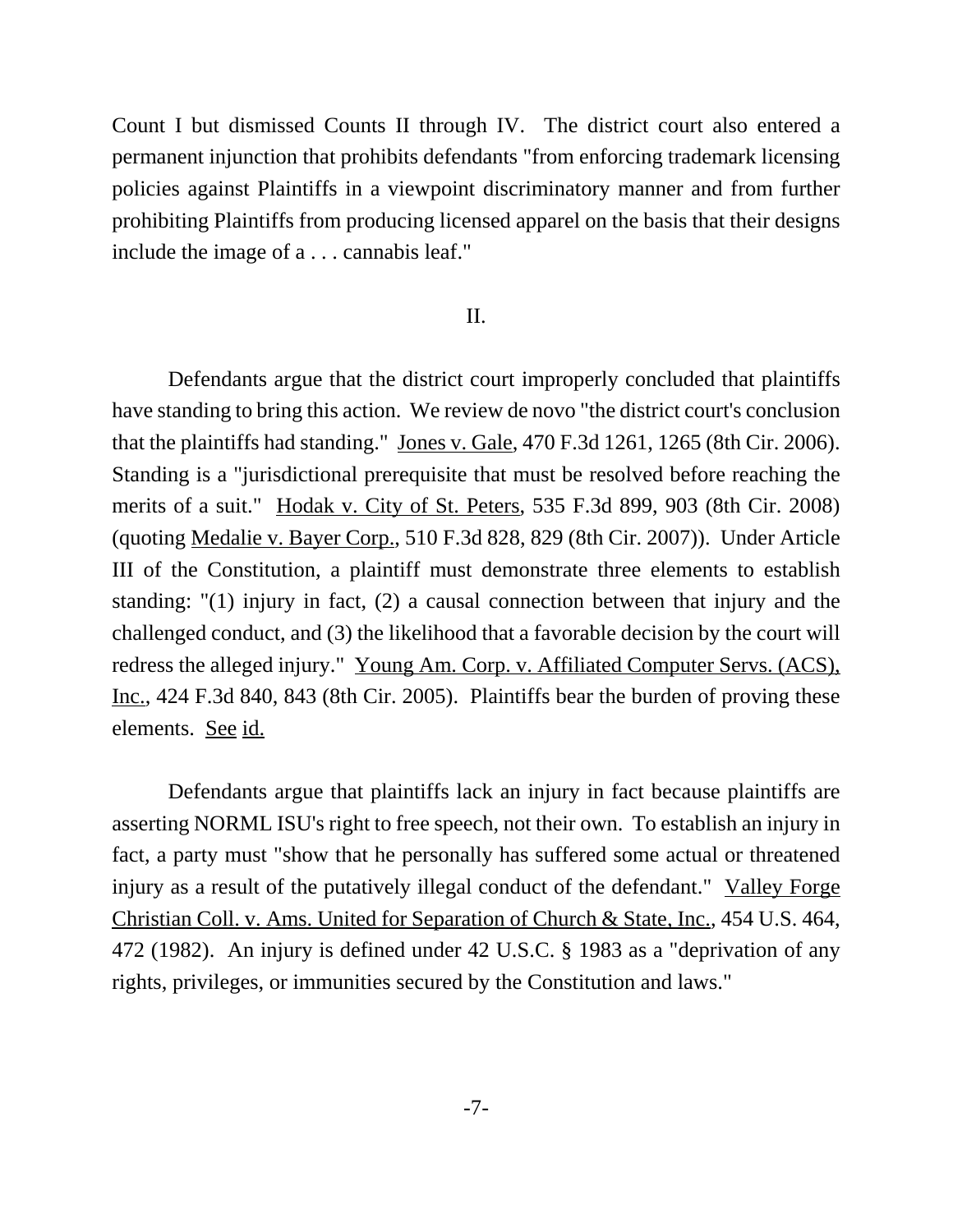We conclude that plaintiffs suffered an injury in fact in their individual capacities, and that they therefore have standing to bring this action. Plaintiffs' attempts to obtain approval to use ISU's trademarks on NORML ISU's merchandise amounted to constitutionally protected speech. See, e.g., Rosenberger v. Rector  $&$ Visitors of Univ. of Va., 515 U.S. 819, 828–37 (1995). Plaintiffs' allegations that ISU violated their First Amendment rights by rejecting their designs and therefore preventing their ability to spread NORML ISU's message are sufficient to establish an injury in fact. Moreover, in both Widmar v. Vincent, 454 U.S. 263 (1981), and Rosenberger, 515 U.S. 819, individual students sued universities on behalf of their student organizations and the Supreme Court did not conclude that it lacked subject matter jurisdiction over the students' actions. We therefore conclude that plaintiffs have standing to bring this action.

#### III.

Defendants next argue that the district court erred by denying them qualified immunity and granting plaintiffs summary judgment on their as applied First Amendment claim. We review a district court's "grant of summary judgment de novo and consider the facts in the light most favorable to the nonmoving party." Nichols v. Tri-Nat'l Logistics, Inc., 809 F.3d 981, 985 (8th Cir. 2016). A district court's grant of "[s]ummary judgment is only appropriate when 'there is no genuine dispute as to any material fact and the moving party is entitled to judgment as a matter of law." Id. (quoting Pinson v. 45 Dev., LLC, 758 F.3d 948, 951–52 (8th Cir. 2014)).

To review the denial of qualified immunity, we examine "(1) whether the facts shown by the plaintiff make out a violation of a constitutional or statutory right, and (2) whether that right was clearly established at the time of the defendant's alleged misconduct." See Foster v. Mo. Dep't of Health & Senior Servs., 736 F.3d 759, 762 (8th Cir. 2013) (quoting Winslow v. Smith, 696 F.3d 716, 731 (8th Cir. 2012)). We may take up these questions in either order. Id. at 763.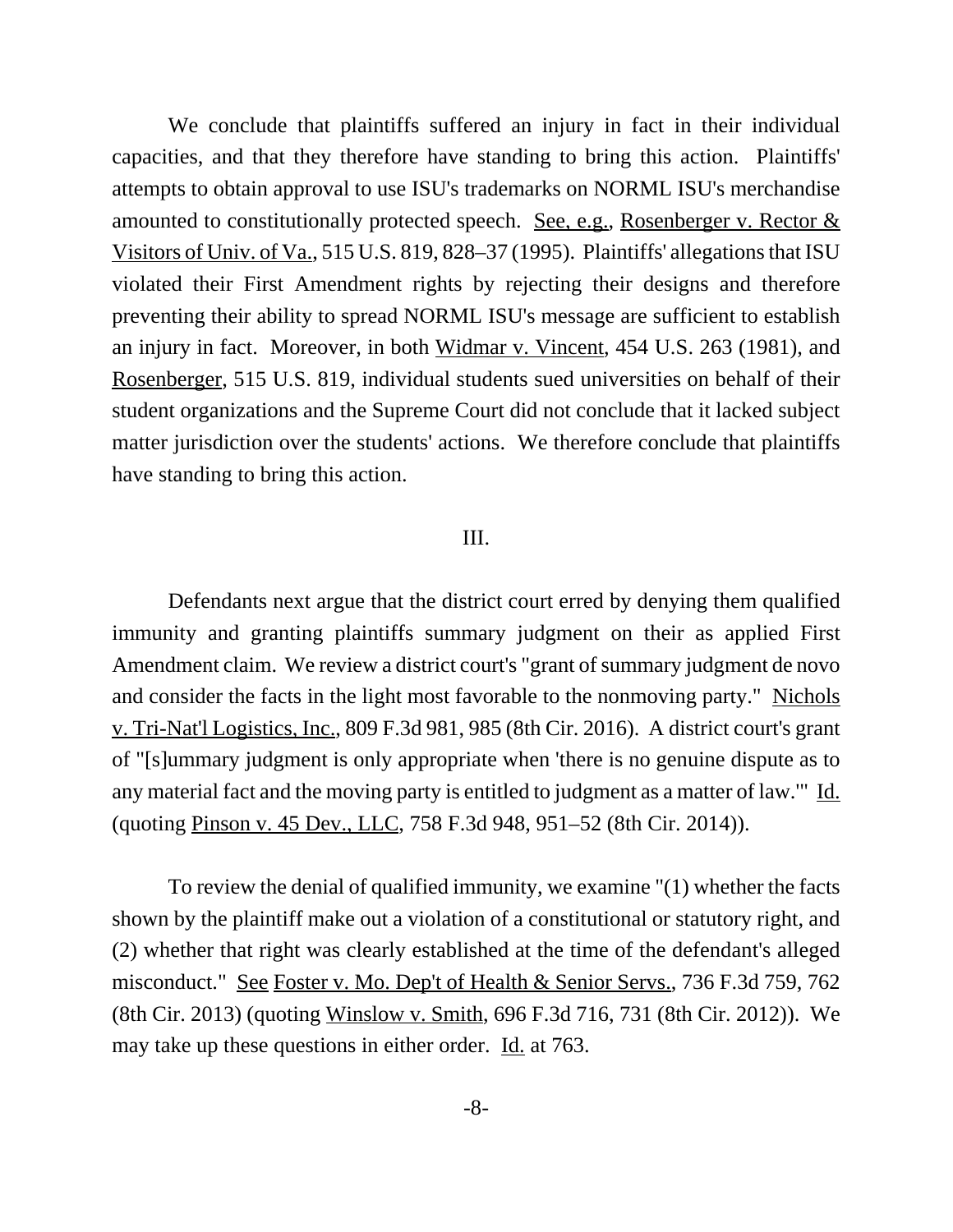We begin with plaintiffs' claim that defendants violated their First Amendment rights by engaging in viewpoint discrimination.

1.

If a state university creates a limited public forum for speech, it may not "discriminate against speech on the basis of its viewpoint." Rosenberger, 515 U.S. at 829. A university "establish[es] limited public forums by opening property limited to use by certain groups or dedicated solely to the discussion of certain subjects." Christian Legal Soc. Chapter of the Univ. of Cal., Hastings Coll. of the Law v. Martinez, 561 U.S. 661, 679 n.11 (2010) (internal quotation marks and citation omitted). A university's student activity fund is an example of a limited public forum. See Rosenberger, 515 U.S. at 823–27, 829–30. ISU created a limited public forum when it made its trademarks available for student organizations to use if they abided by certain conditions.

The defendants' rejection of NORML ISU's designs discriminated against that group on the basis of the group's viewpoint. The state engages in viewpoint discrimination when the rationale for its regulation of speech is "the specific motivating ideology or the opinion or perspective of the speaker." Rosenberger, 515 U.S. at 829. Every viewpoint discrimination claim "requires, by its very nature, that the purposes or motives of governmental officials be determined." Gay  $&$  Lesbian Students Ass'n v. Gohn, 850 F.2d 361, 367 (8th Cir. 1988). Viewpoint discrimination "can be justified only if the government demonstrates that its regulation is narrowly drawn and is necessary to effectuate a compelling state interest." Id. at 366.

The defendants' discriminatory motive is evidenced by the unique scrutiny defendants imposed on NORML ISU after the Des Moines Register article was published. For example, after the article had been published, defendants placed NORML ISU's reorder of T-Shirt Design #1 on hold despite the fact that the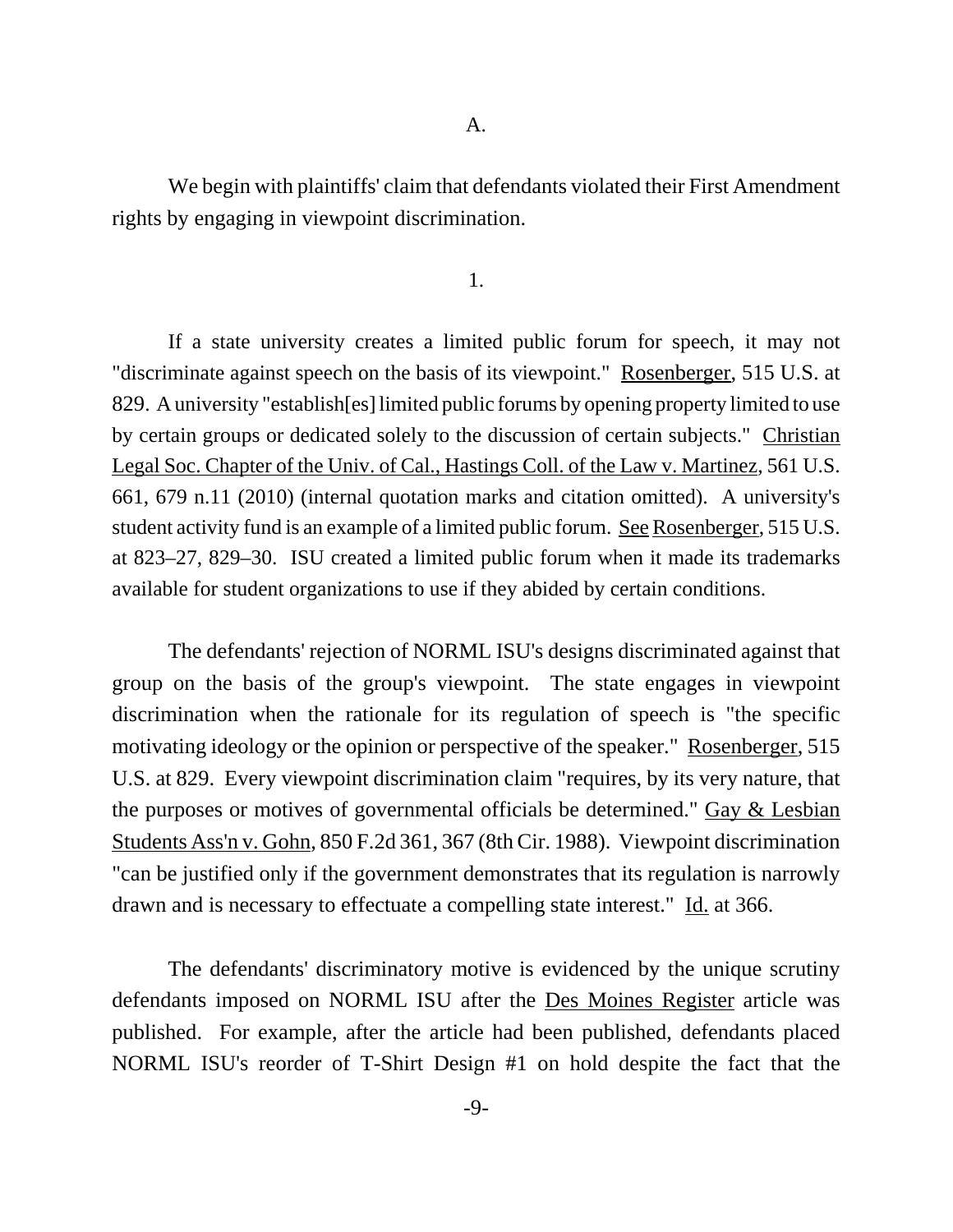Trademark Office had already approved the design. Defendants claim that the hold on NORML ISU's reorder request was not specific to that group because they also placed on hold a trademark request for a plaque made by the Association of Malaysian Students. Zimmerman indicated in an email, however, that if that group were to tell administrators when it needed the plaque, the Trademark Office "may be able to move that review forward." ISU did not offer NORML ISU similar flexibility. Moreover, Zimmerman testified that she could not recall ever placing another student group's reorder request on hold, and Madden testified that he did not order the Trademark Office to hold reorder requests from any other student group.

Another example of the unique scrutiny imposed on NORML ISU is that the group was required to obtain approval from Madden and Hill for any future designs using ISU trademarks prior to submitting the designs to the Trademark Office. Zimmerman testified that to her knowledge this was the first time ISU had imposed such a prior review procedure. Defendants argue that this type of scrutiny was not unique to NORML ISU because the hockey club was also subject to additional oversight over its trademark applications. The university had imposed additional scrutiny on the hockey club because the club mismanaged funds and misrepresented itself as an intercollegiate sport, however. NORML ISU had not engaged in similar malfeasance. Moreover, the hockey club was not required to receive preapproval of its designs by two ISU senior vice presidents.

A third example of the unique scrutiny NORML ISU received is that NORML ISU is the only ISU student group to have had its trademark application denied for fear that the university would be endorsing a political cause. Defendants point to six examples of design requests that were rejected to avoid the appearance of an endorsement. All of these examples are inapposite, however. Four of the designs were rejected because it appeared ISU was endorsing a corporate logo. Another design was rejected because it suggested that a club sport was an official athletic department sport. The final design was rejected because it appeared that ISU was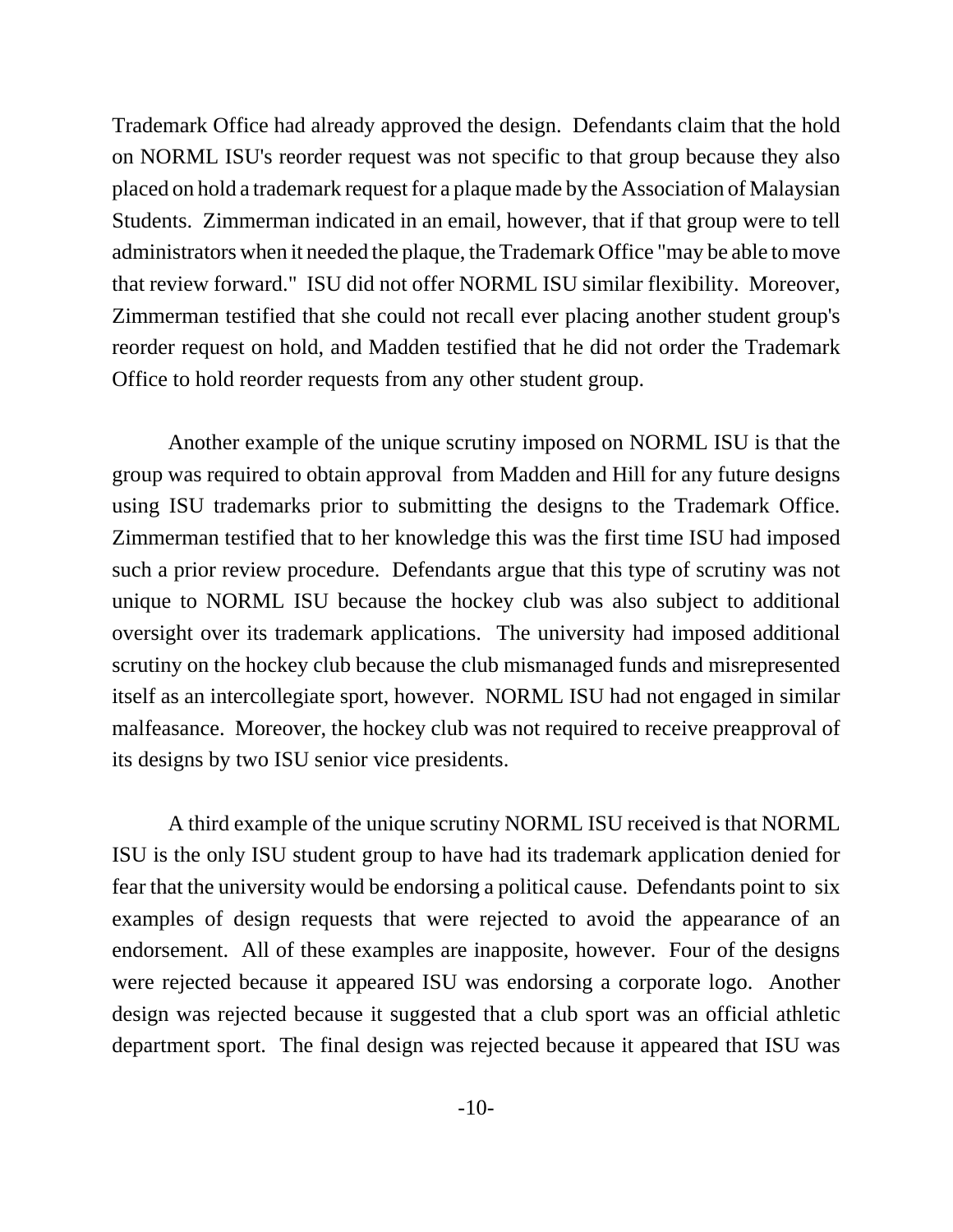endorsing the views of the Students for Life club, but the Trademark Office approved the design after the group made one minor change to the design.

Defendants' actions and statements show that the unique scrutiny they imposed on NORML ISU's trademark applications was motivated by viewpoint discrimination. After the Des Moines Register article was published, ISU stated that any student group could use the university trademarks "as long as they observe the proper procedures and follow specified design standards." ISU further stated that "[t]his does not mean that we take a position on what any of the organizations represent." After the governor's office and an Iowa House Republican Caucus staff person contacted ISU regarding the article, however, defendants immediately took measures to contain the political controversy by revising ISU's Trademark Guidelines and imposing unique scrutiny upon NORML ISU's trademark application process.

Defendants argue that the political pushback that they received regarding T-Shirt Design #1 did not play a role in their decision making. This argument ignores significant evidence to the contrary. For example, Leath testified that "anytime someone from the governor's staff calls complaining, yeah, I'm going to pay attention, absolutely." Leath also testified that the reason the Trademark Policy was on the president's cabinet meeting agenda which took place five days after the Des Moines Register article was published was "because we were getting pushback." Leath went on to testify that "[i]f nobody'd ever said anything, we didn't know about it, it didn't appear in The Register, we'd probably never raised the issue."

The record is also replete with statements from defendants regarding their political motives. Leath explained at his deposition that because T-Shirt Design #1 "had some political public relations implications," someone should have "run it up the chain" because "there are some issues that are clearly going to cause controversy and it's better to manage them on the front end." He also testified that "in a state as conservative as Iowa on many issues, . . . it was going to be a problem." Hill stated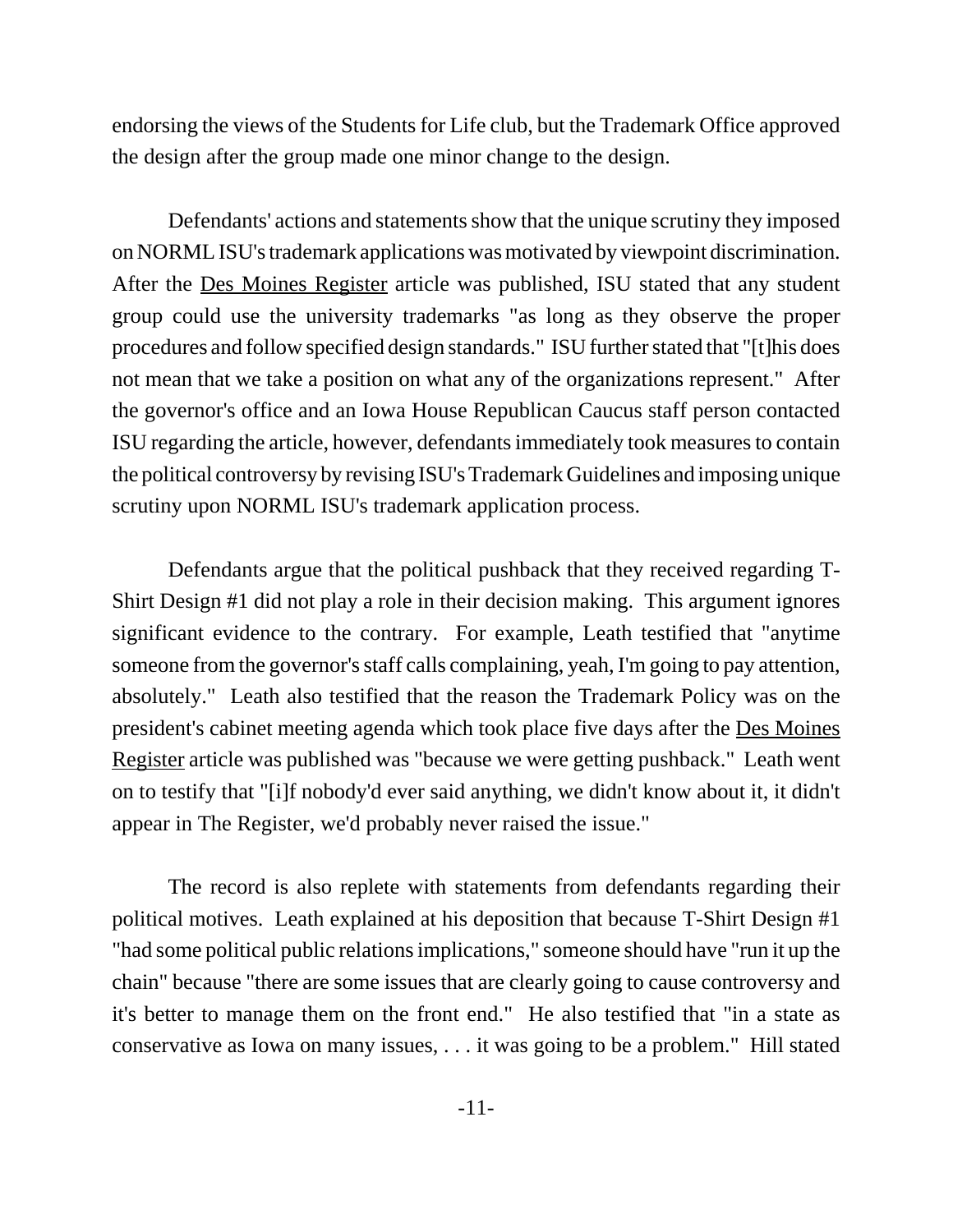in an interview with the Ames Tribune that the reason student groups associated with political parties could use ISU's logos, but groups like NORML ISU may not, is because "[w]e encourage students to be involved in their duties as a citizen." Such a statement implies that Hill believed that the members of NORML ISU were not undertaking their duties as citizens by advocating for a change in the law.

Zimmerman stated in an email to NORML ISU's faculty advisor in May 2013 that the group's design that included the statement "Legalize Marijuana" was rejected because "'Legalize Marijuana' is a call to action but it does not suggest any specific way your organization is making that happen." Zimmerman went on to say that the group's design applications "appear to have a certain shock or attention grabbing sensationalism." Zimmerman further stated that her "interpretation is that these do not further your cause as an advocate for change in the laws or trying to change the public's perception of marijuana." There is no evidence in the record of Zimmerman offering advocacy advice to any other student group.

Finally, Madden indicated that the Trademark Guidelines were revised "as the result of a number of external comments including interpretations that the t-shirt developed indicated that Iowa State University supported the NORMAL [sic] ISU advocacy for the reform of marijuana laws." As noted above, however, the Trademark Office had never before rejected a student group's design application due to confusion over endorsement of the group's cause. Moreover, defendants consistently stated throughout the record that a student organization's use of ISU marks does not indicate university approval of that group's beliefs.

The instant facts are somewhat similar to those in Gay & Lesbian Students Ass'n v. Gohn, 850 F.2d 361 (8th Cir. 1988). In that case, the University of Arkansas made funding available to student groups but denied funding one advocating for gay and lesbian rights. Id. at 362–65. We concluded that the university had engaged in viewpoint discrimination. Id. at 367. In reaching this conclusion our court relied on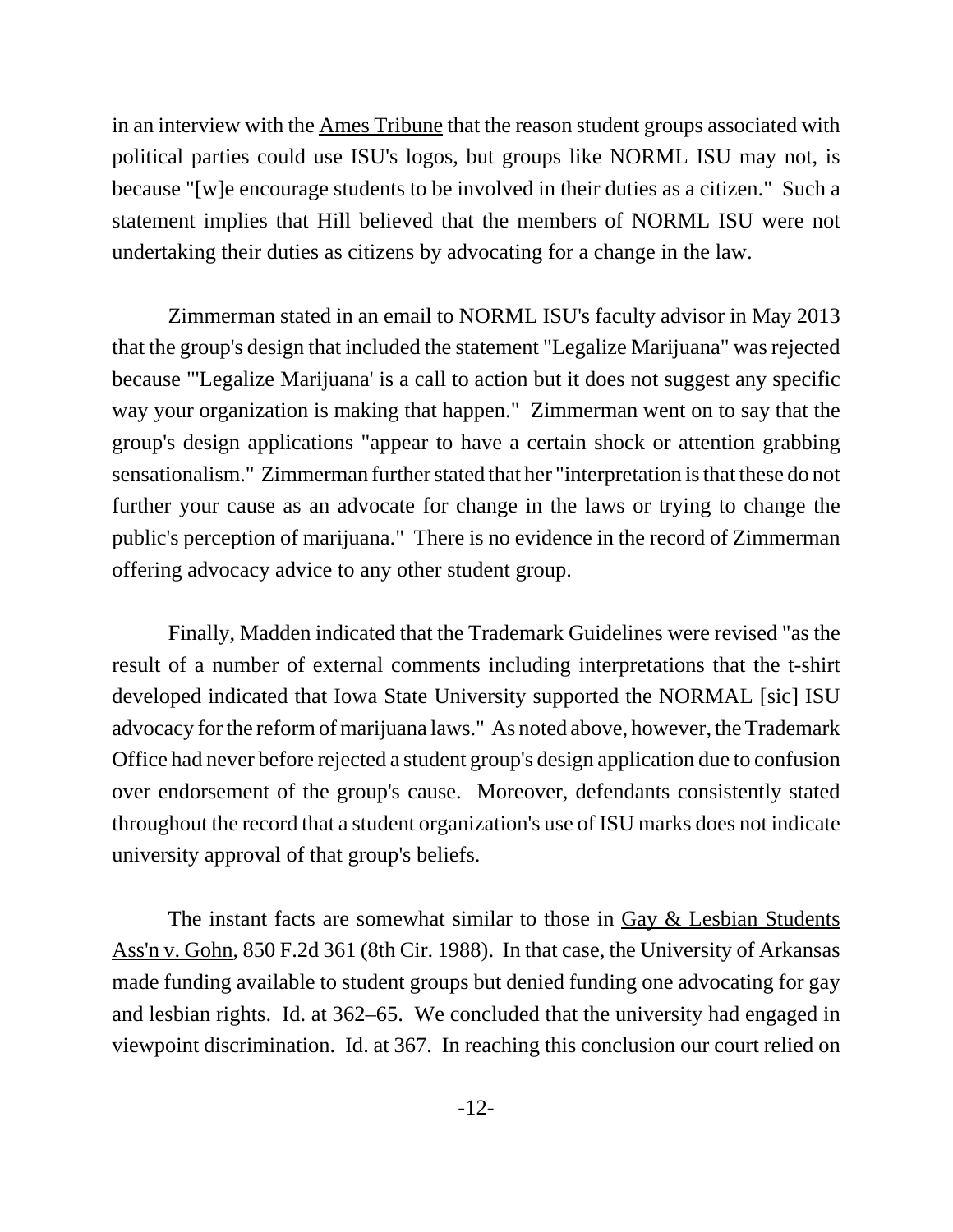the fact that the university followed an unusual funding procedure that was specific to the gay and lesbian group, some of the decision makers "freely admitted that they voted against the group because of its views," and "[u]niversity officials were feeling pressure from state legislators not to fund" the group. Id.

Similar to the university in Gohn, ISU followed an unusual trademark approval process with respect to all of NORML ISU's trademark design applications after the Des Moines Register article was published. Moreover, defendants at least implied that the additional scrutiny imposed on NORML ISU was due to the views for which it was advocating. Finally, defendants were motivated at least in part by pressure from Iowa politicians.

The district court did not err by concluding that defendants violated plaintiffs' First Amendment rights because defendants engaged in viewpoint discrimination and did not argue that their administration of the trademark licensing program was narrowly tailored to satisfy a compelling governmental interest.

2.

Defendants argue that even if they did engage in viewpoint discrimination, they did not violate plaintiffs' First Amendment rights because the administration of the trademark licensing regime should be considered government speech. The "Free Speech Clause restricts government regulation of private speech" but "it does not regulate government speech." Roach v. Stouffer, 560 F.3d 860, 863 (8th Cir. 2009) (quoting Pleasant Grove City v. Summum, 555 U.S. 460, 467 (2009)). When the "government speaks, it is not barred by the Free Speech Clause from determining the content of what it says." Walker v. Tex. Div., Sons of Confederate Veterans, Inc., 135 S. Ct. 2239, 2245 (2015).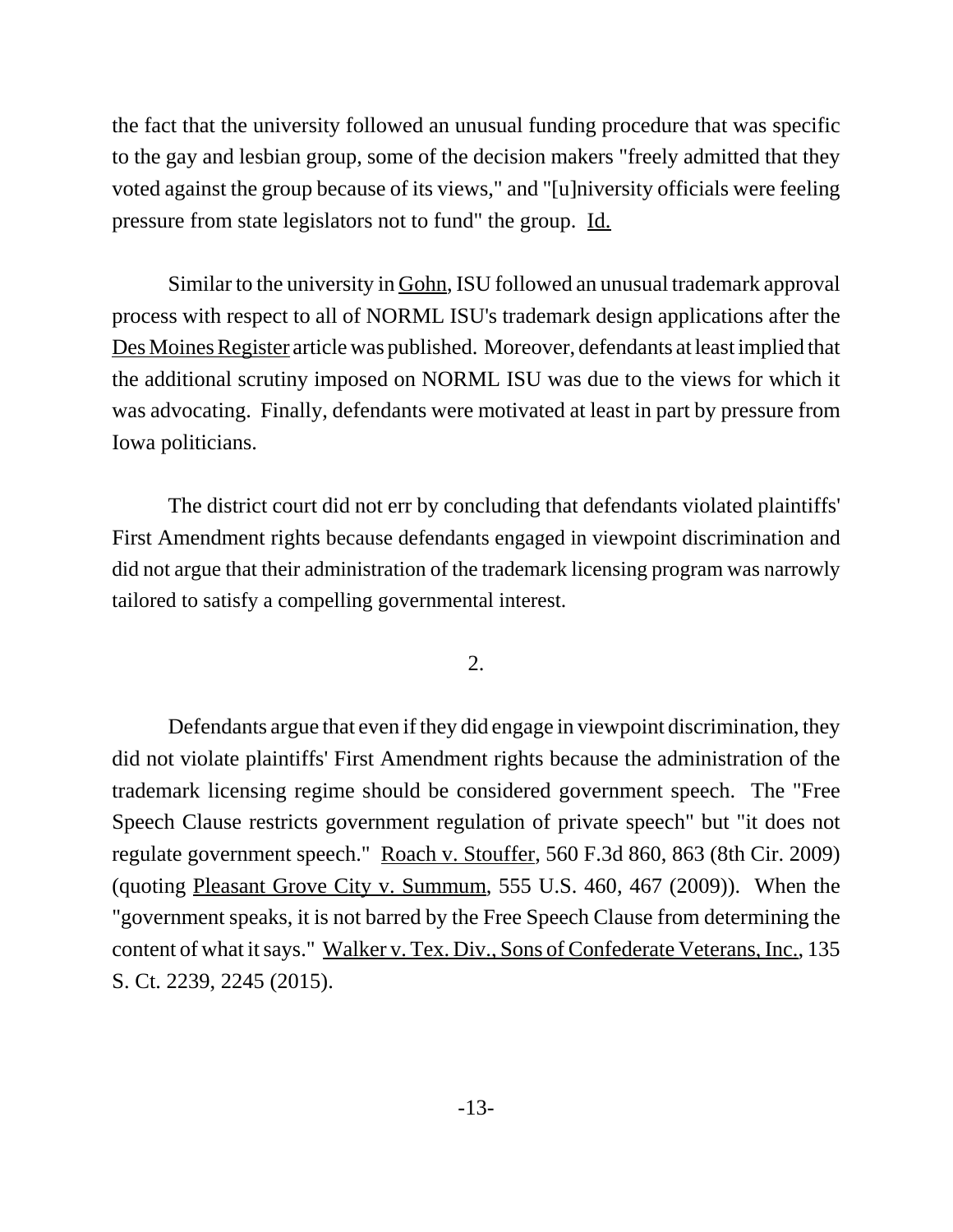The government speech doctrine does not apply if a government entity has created a limited public forum for speech. Pleasant Grove City, 555 U.S. at 470, 478–80. As noted above, ISU created a limited public forum when it made its trademarks available for student organizations to use if they abided by certain conditions. The administration of its trademark licensing regime therefore did not constitute government speech.

Even if the trademark licensing regime here did not amount to a limited public forum, however, the government speech doctrine still does not apply on this record. The Walker decision considered three factors when determining whether certain speech is government speech. 135 S. Ct. at 2248–49. First, it determined whether the government has long used the particular medium at issue to speak. Id. at 2248. Second, it analyzed whether the medium is "often closely identified in the public mind with the" state. Id. (internal quotation marks omitted). Third, it determined whether the state "maintains direct control over the messages conveyed" through the medium. <u>Id.</u> at 2249.

The first two factors do not apply to the speech at issue in this case. ISU allows approximately 800 student organizations to use its trademarks. Defendants repeatedly stated in their testimony and other record evidence that the university did not intend to communicate any message to the public by licensing ISU trademarks to student groups. Indeed, the university licenses its trademarks to groups that have opposite viewpoints from one another like the Iowa State Democrats and the ISU College Republicans. Even if ISU's trademark licensing regime were to satisfy the final factor, the factors taken together would not support the conclusion that the speech at issue in this case is government speech because ISU does not use its trademark licensing regime to speak to the public.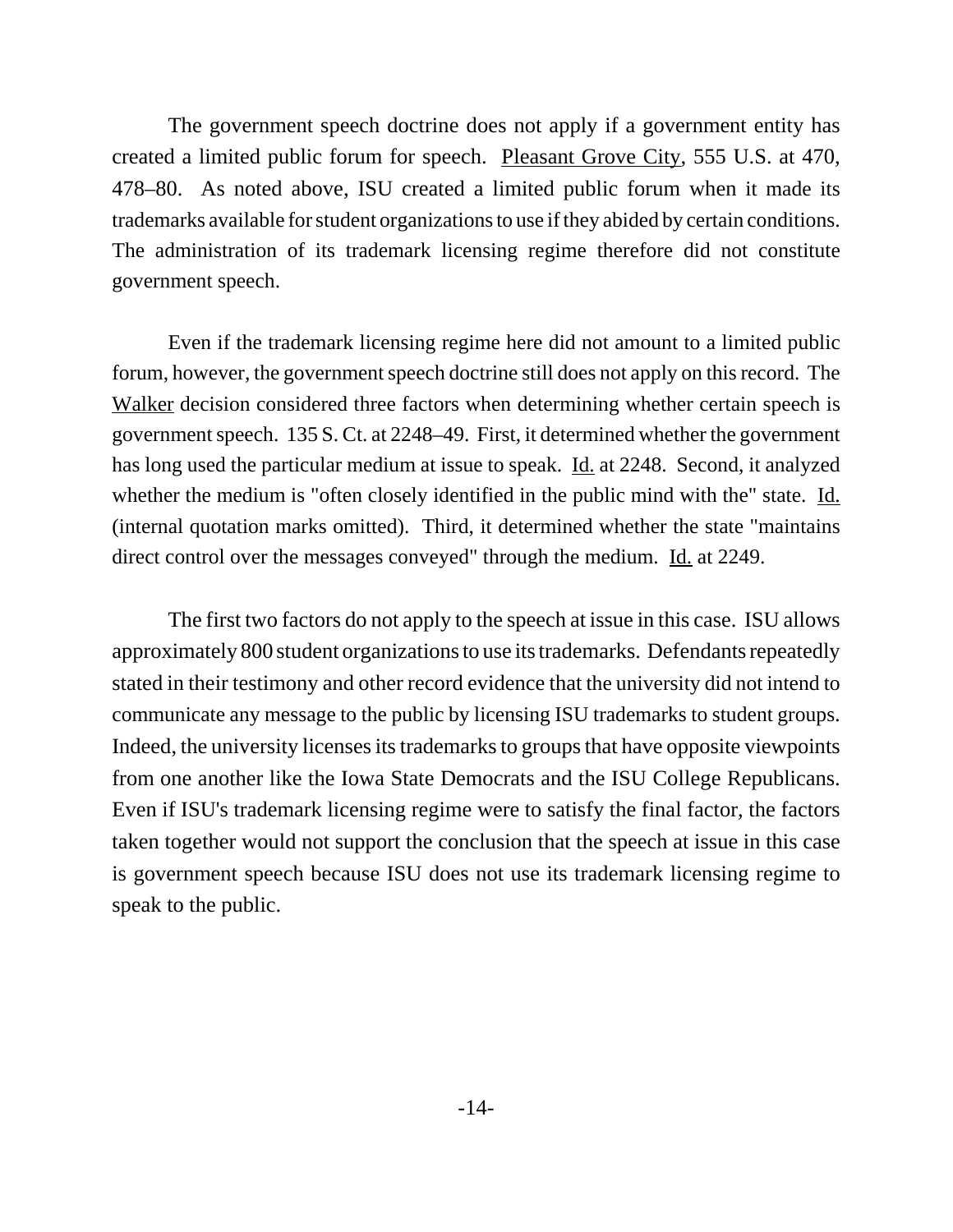Having determined that plaintiffs' constitutional rights were violated, we next consider whether those rights were clearly established. For a right to be clearly established, its contours must be sufficiently clear so that a reasonable official would understand when his actions would violate the right. Foster, 736 F.3d at 762. There need not be "a case directly on point, but existing precedent must have placed the statutory or constitutional question beyond debate." Ashcroft v. al-Kidd, 563 U.S. 731, 741 (2011). The Supreme Court has recently explained that "'clearly established law' should not be defined 'at a high level of generality.'" White v. Pauly, 137 S. Ct. 548, 552 (2017) (per curiam) (quoting Ashcroft, 563 U.S. at 742). That is, "the clearly established law must be 'particularized' to the facts of the case." Id. (quoting Anderson v. Creighton, 483 U.S. 635, 640 (1987)). Thus, the question here is whether plaintiffs' right not to be subject to viewpoint discrimination when speaking in a university's limited public forum was clearly established.

The first question is whether it was clearly established at the time of these events that ISU's trademark licensing program was a limited public forum. As the Supreme Court has repeatedly pointed out, a university "establish[es] limited public forums by opening property limited to use by certain groups or dedicated solely to the discussion of certain subjects." Martinez, 561 U.S. at 679 n.11 (internal quotation marks and citation omitted); see also Rosenberger, 515 U.S. at 829–30: Widmar, 454 U.S. at 267 & n.5, 273. The Court held in Rosenberger, 515 U.S. at 829–30, for example, that a student activity fund provided a limited public forum. Iowa State University's trademark licensing program is similar to the student activity fund in Rosenberger because its own trademarks were made available to student organizations so long as they abided by certain rules. We conclude that it was clearly established at the time that ISU's trademark licensing program was a limited public forum.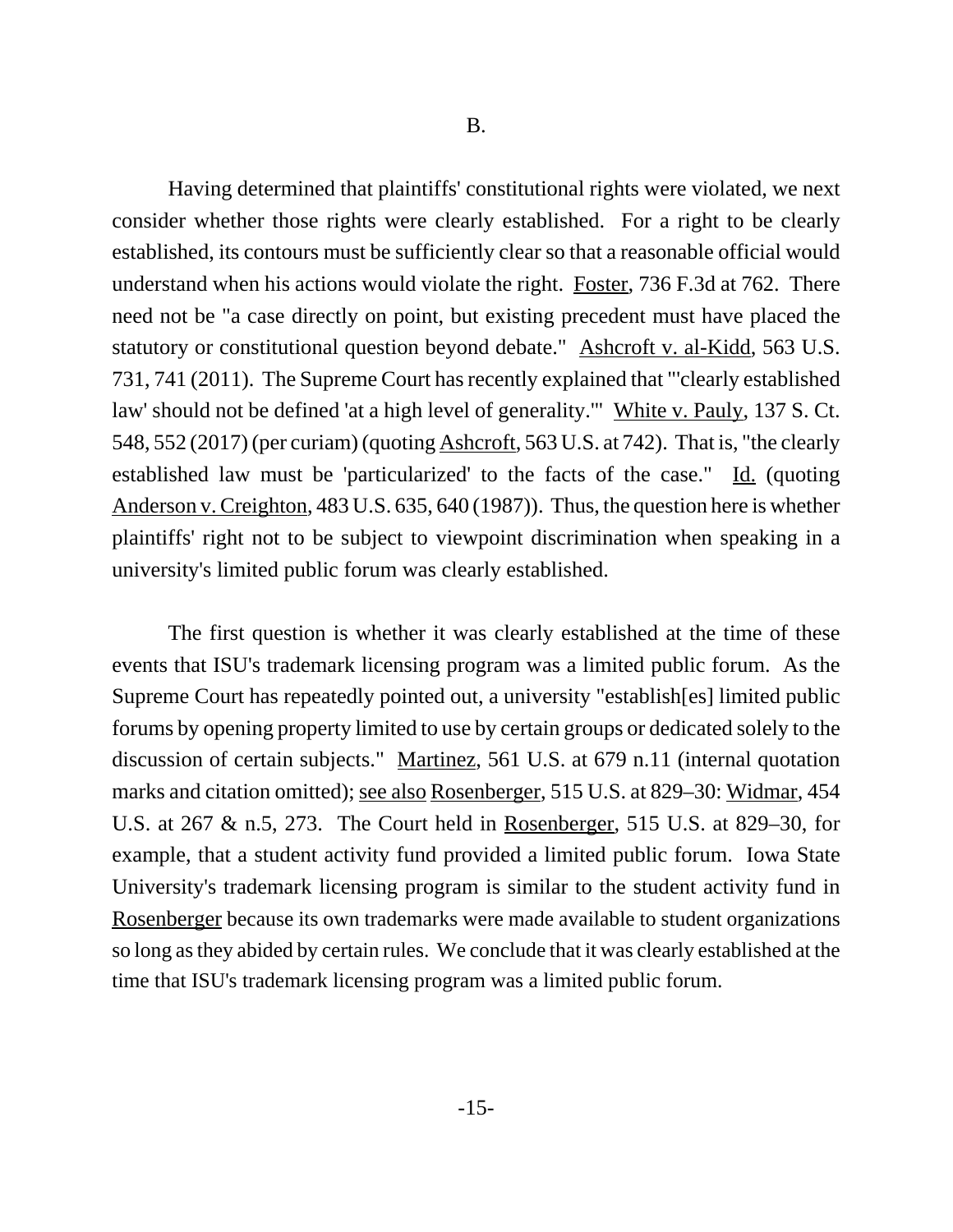Defendants argue that they did not violate clearly established law because at the time of this dispute the contours of the government speech doctrine were not clearly established. It was clearly established, however, that the government speech doctrine does not insulate a state actor from First Amendment scrutiny when the state has created a limited public forum for speech. In Rosenberger, the Court explained that "when the State is the speaker, it may make content-based choices." 515 U.S. at 833. Nevertheless, the speech of private persons in a limited public forum may not be subject to viewpoint discrimination. See id. at 834. As the Court noted in Summum, the forum doctrine rather than the government speech doctrine applies "in situations in which government-owned property or a government program [is] capable of accommodating a large number of public speakers without defeating the essential function of the land or the program." 555 U.S. at 478. The Court gave the student activity fund in Rosenberger as an example of an appropriate venue for forum analysis since that fund could "provide money for many campus activities." Id.

Like the university in Rosenberger, ISU was not engaging in government speech in this case because it had created a limited public forum to facilitate speech by private persons. See 515 U.S. at 833–34. Moreover, ISU's trademark licensing program was capable of accommodating a large number of student groups without defeating its essential function. See Summum, 555 U.S. at 478. The university has recognized approximately 800 student organizations and has approved trademark designs for groups such as the ISU College Republicans, Iowa State Democrats, Navy Marine Corps Drill Team, and Iowa State Fencing Club. Because ISU's trademark licensing program facilitated the speech of private persons and was capable of accommodating a large number of speakers, ISU's administration of that program was not government speech under clearly established law.

The next question is whether at that time it was clearly established that a university may not discriminate on the basis of viewpoint in a limited public forum. It has long been recognized that if a university creates a limited public forum, it may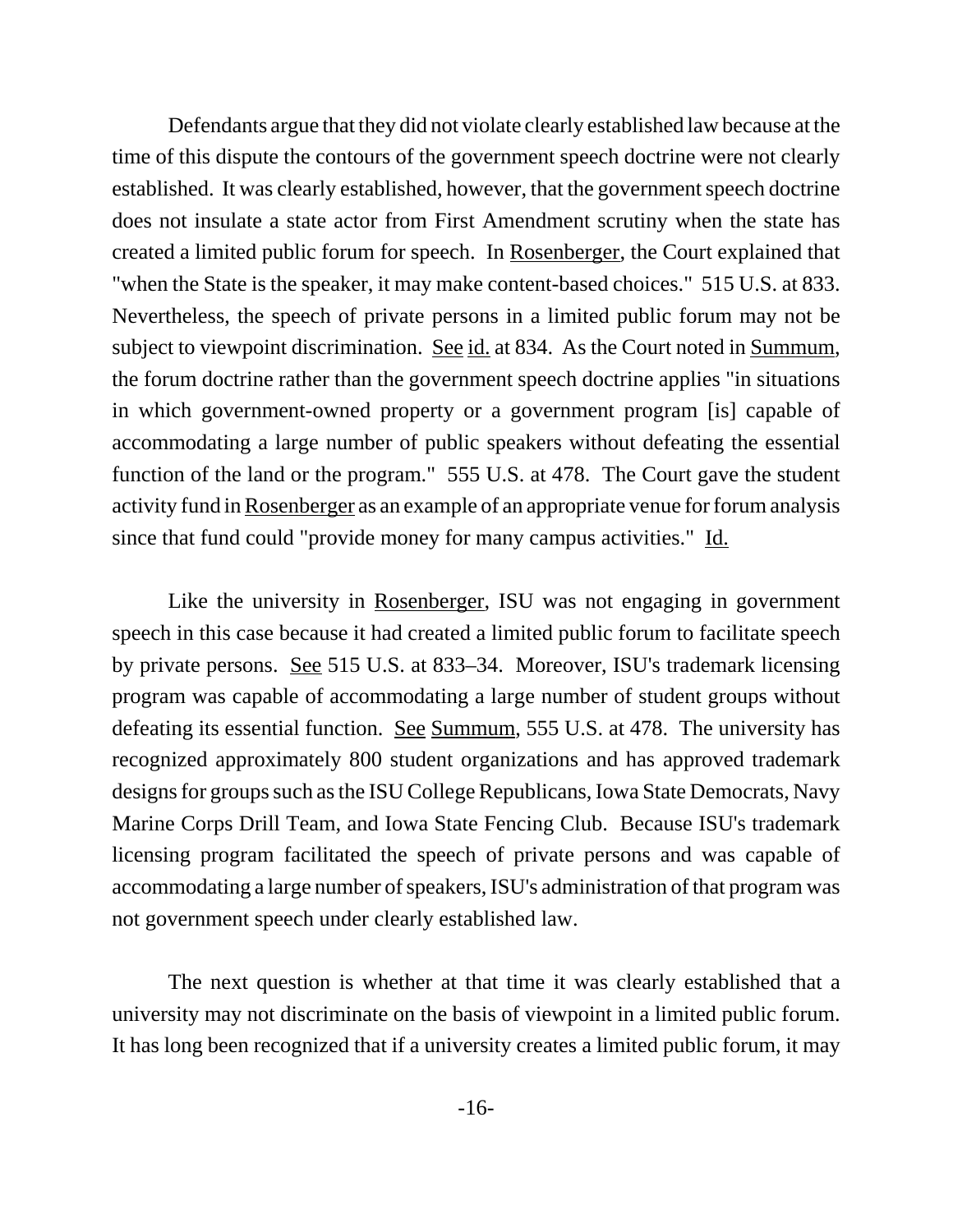not engage in viewpoint discrimination within that forum. Martinez, 561 U.S. at 667–68; Rosenberger, 515 U.S. at 829–30. The Supreme Court explained in Martinez that, "this Court has emphasized that the First Amendment generally precludes public universities from denying student organizations access to school-sponsored forums because of the groups' viewpoints." 561 U.S. at 667–68 (citing Rosenberger, 515 U.S. 819; Widmar, 454 U.S. 263; Healy v. James, 408 U.S. 169 (1972)). Given this history, plaintiffs' right not to be subjected to viewpoint discrimination while speaking in a university's limited public forum was thus clearly established at the times in question.

Because defendants violated plaintiffs' clearly established First Amendment rights, the district court did not err by denying qualified immunity to defendants and granting plaintiffs summary judgment on their First Amendment claims.

# IV.

Defendants argue that the injunctive relief granted by the district court is too broad because it grants NORML ISU the ability to use its trademarks in a way that violates its viewpoint neutral trademark guidelines. We review a challenge to a "district court's issuance of a permanent injunction for abuse of discretion." Randolph v. Rodgers, 170 F.3d 850, 856 (8th Cir. 1999). An injunction must not be "broader than necessary to remedy the underlying wrong." Coca-Cola Co. v. Purdy, 382 F.3d 774, 790 (8th Cir. 2004). As noted above, NORML ISU's use of the cannabis leaf does not violate ISU's trademark policies because the organization advocates for reform to marijuana laws, not the illegal use of marijuana. The district court's injunctive order therefore is not an abuse of discretion.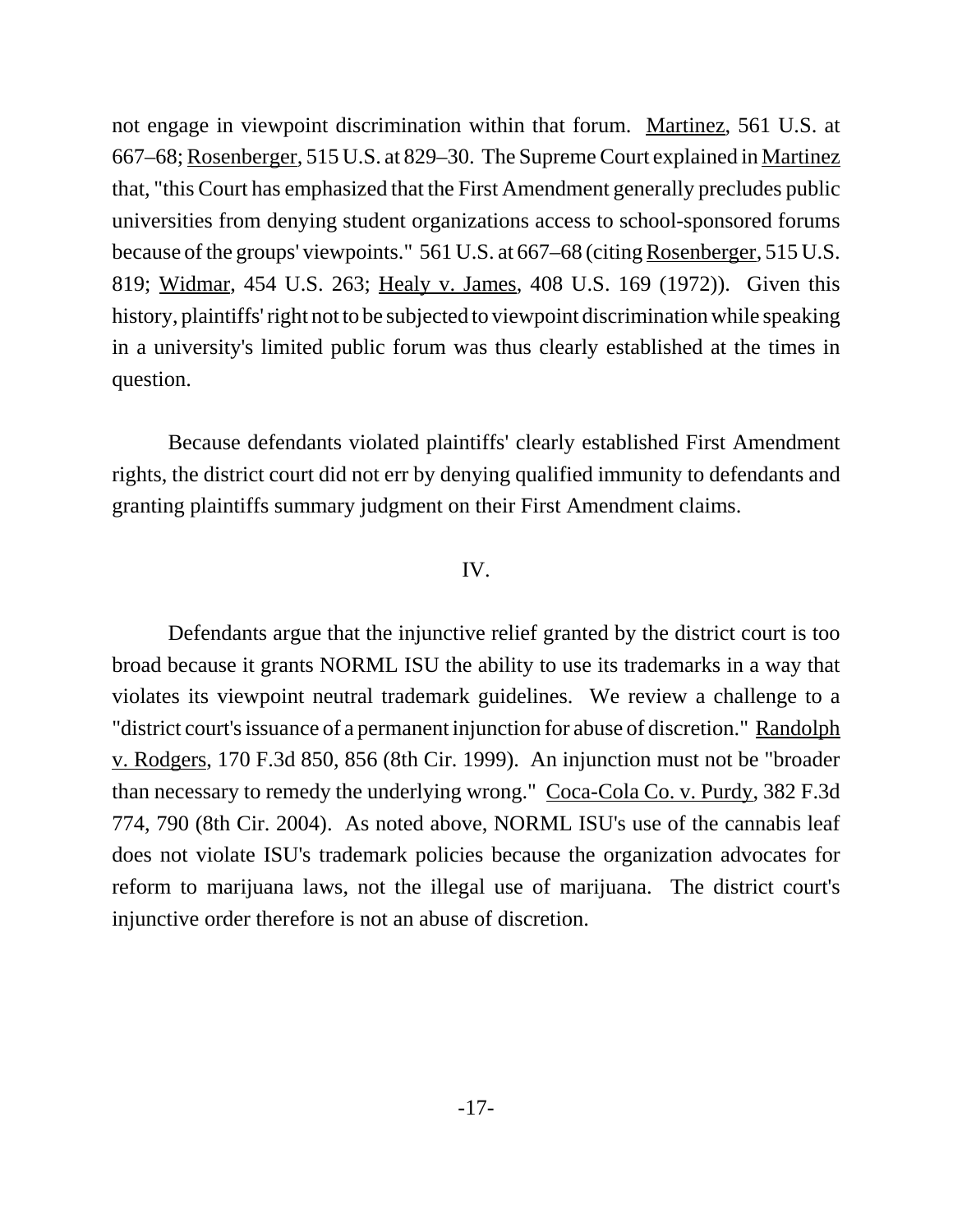For these reasons, we affirm the judgment of the district court.

KELLY, Circuit Judge, concurring.

I join the court's well-reasoned opinion in full, but write separately to respond to the dissenting opinion.

#### **A.**

Qualified immunity "'does not require a case directly on point' for a right to be clearly established," White, 137 S. Ct. at 551 (alterations omitted) (quoting Mullenix v. Luna, 136 S. Ct. 305, 308 (2015)), nor does it require that "the very action in question has previously been held unlawful," Hope v. Pelzer, 536 U.S. 730, 739 (2002). Rather, "'[t]he salient question is whether the state of the law' at the time of an incident provided 'fair warning' to the defendants 'that their alleged conduct was unconstitutional.'" Tolan v. Cotton, 134 S. Ct. 1861, 1866 (2014) (per curiam) (alterations omitted) (quoting Hope, 536 U.S. at 741). The same standard applies to university officials in cases involving the First Amendment. See, e.g., Putnam v. Keller, 332 F.3d 541, 549 (8th Cir. 2003) (denying qualified immunity to public college administrators for violations of former instructor's First Amendment rights); Burnham v. Ianni, 119 F.3d 668, 676–77 (8th Cir. 1997) (en banc) (rejecting university chancellor's claim that the law was not clearly established where "the suppression [of speech] was unreasonable both in light of the purpose served by the forum and because of its viewpoint-based discrimination").

The entitlement to qualified immunity is judged based on the law at the time that a public official makes his or her decision and does not take into account later changes in the law. See Plumhoff v. Rickard, 134 S. Ct. 2012, 2023 (2014); al-Kidd,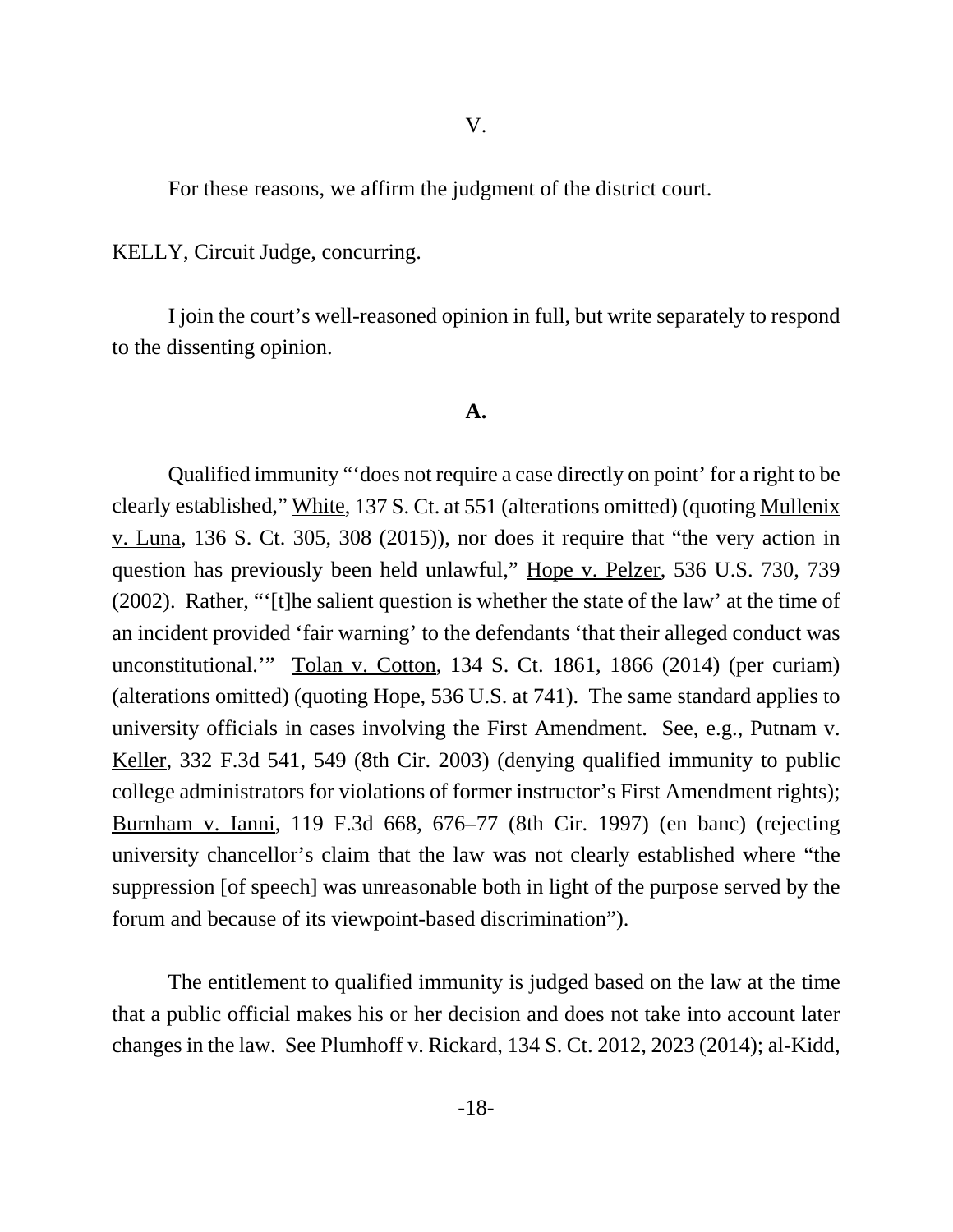563 U.S. at 741 (determining whether "existing precedent" clearly established the right "at the time of the challenged conduct"); Wilson v. Layne, 526 U.S. 603, 617 (1999) (examining "cases of controlling authority in their jurisdiction at the time of the incident"). At the time of the challenged actions in fall 2012, the defendants were on notice of several cases that clearly established that their conduct violated plaintiffs' First Amendment rights. In at least four cases, the Supreme Court has held that a university creates a limited public forum when it distributes benefits to recognized student groups. See Martinez, 561 U.S. at 685 ("[A] university generally may not withhold benefits from student groups because of their . . . outlook.") (citing Rosenberger, 515 U.S. at 841 (provision of funds from student activities fee); Widmar, 454 U.S. at 269 (holding meetings in university facilities); Healy, 408 U.S. at 181–82 (use of campus bulletin boards, school newspaper, and campus meeting space)); see also Gohn, 850 F.2d at 362 (dissemination of project-based university funds). In every case, the Court held that the university must accord the benefits associated with recognized student group status in a viewpoint neutral manner. See Martinez, 561 U.S. at 686 ("In all three cases[, Rosenberger, Widmar, and Healy,] we ruled that student groups had been unconstitutionally singled out because of their points of view. 'Once it has opened a limited [public] forum, . . . [t]he State may not . . . discriminate against speech on the basis of . . . viewpoint.'" (second and final alterations in original) (quoting Rosenberger, 515 U.S. at 829)).

Here, it is undisputed that ISU granted recognized status to NORML ISU as a student organization. In accordance with the Student Organization Recognition Policy, to achieve recognized status, ISU concluded that NORML ISU's purpose was "consistent with the broad educational mission of the university," but it made clear that it "does not support or endorse the purposes" of any registered organizations, including NORML ISU. The Policy further provides that "recognized organizations are accorded special privileges and benefits," including the ability to use the University's name and marks in accordance with the Trademark Guidelines. Like the opportunity to request funds from the student activities fund in Rosenberger or the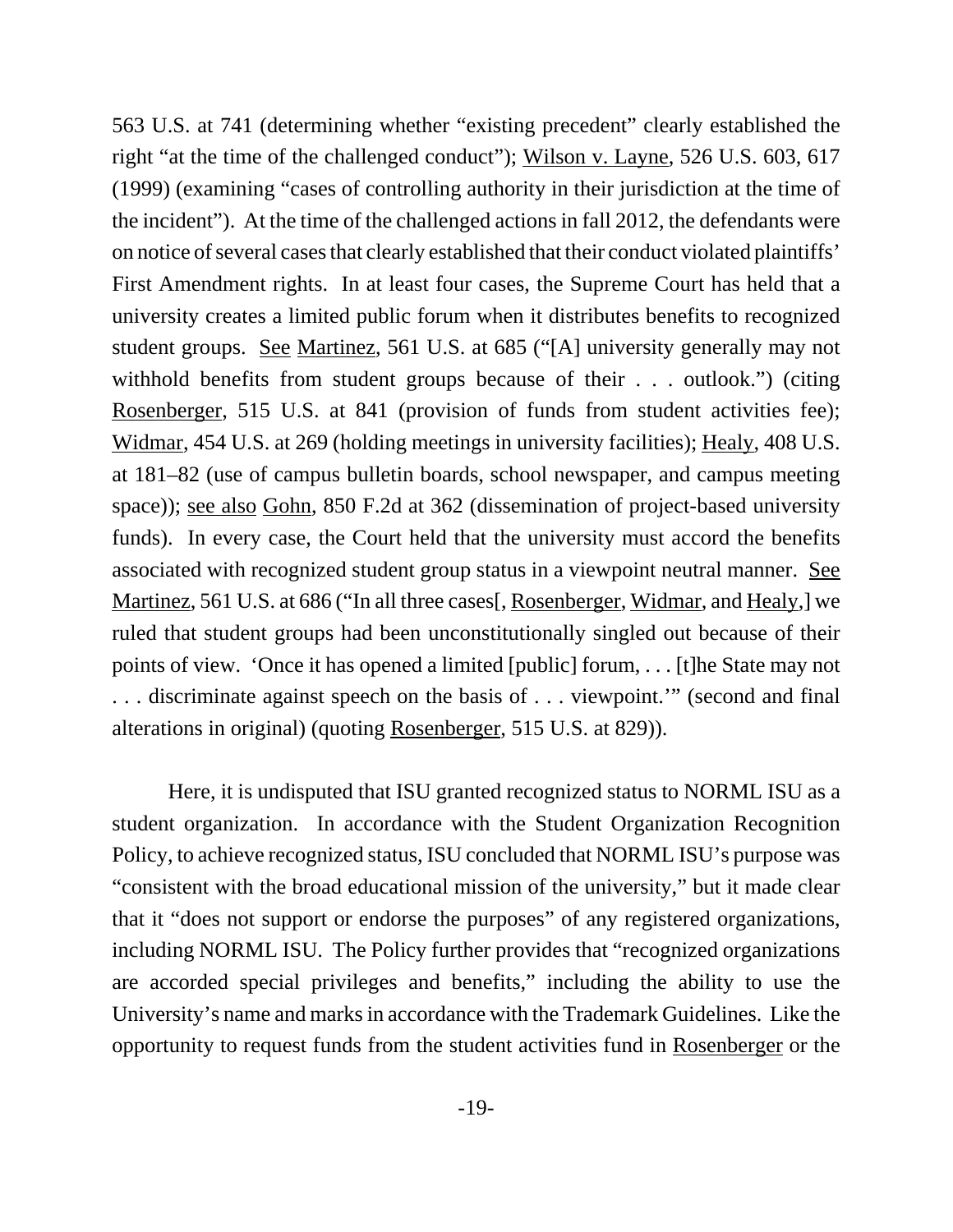availability of campus meeting space in Widmar, ISU's decision to grant recognized organizations "the privilege of using [ISU's] marks" created a limited public forum, and ISU cannot accord that privilege on the basis of the organization's viewpoint. See Gohn, 850 F.2d at 362 ("The University need not supply funds to student organizations; but once having decided to do so, it is bound by the First Amendment to act without regard to the content of the ideas being expressed."); see also Schiff v. Williams, 519 F.2d 257, 261 (5th Cir. 1975) ("[University] President Williams cannot avoid responsibility for his abridgment of First Amendment rights because his motives were to serve the best interest of the school.").

These factually analogous precedents are no less apposite simply because the court cites no case addressing a trademark licensing program. "[O]fficials can still be on notice that their conduct violates established law even in novel factual circumstances." Hope, 536 U.S. at 741. The dissent highlights the fact that the trademark program allowed student groups to place ISU's symbols "side-by-side with a student organization's message." This was also the case in Rosenberger, where the name of the religious group petitioning for funds included the university's name in the title of its publication, 515 U.S. at 826, and in Martinez, where the law school allowed officially recognized groups to use its name and logo, 561 U.S. at 670. These facts did not affect the Court's application of forum analysis in those cases. Cf. Rosenberger, 515 U.S. at 832 (concluding that the university could not "escape the consequences" of the court's prior prohibition on viewpoint discrimination by arguing that "this case involves the provision of funds rather than access to facilities"). These cases clearly established that ISU created a limited public forum and that viewpoint discrimination is prohibited in such a forum.<sup>2</sup>

 ${}^{2}$ Even if the trademark licensing program were a nonpublic forum, it was clearly established by fall 2012 that viewpoint discrimination was equally prohibited in such a forum. See Child Evangelism Fellowship of Minnesota v. Minneapolis Special Sch. Dist. No. 1, 690 F.3d 996, 1001 n.1 (8th Cir. 2012) ("[B]ecause the district's exclusion of CEF from the after-school program is viewpoint-based, there is no need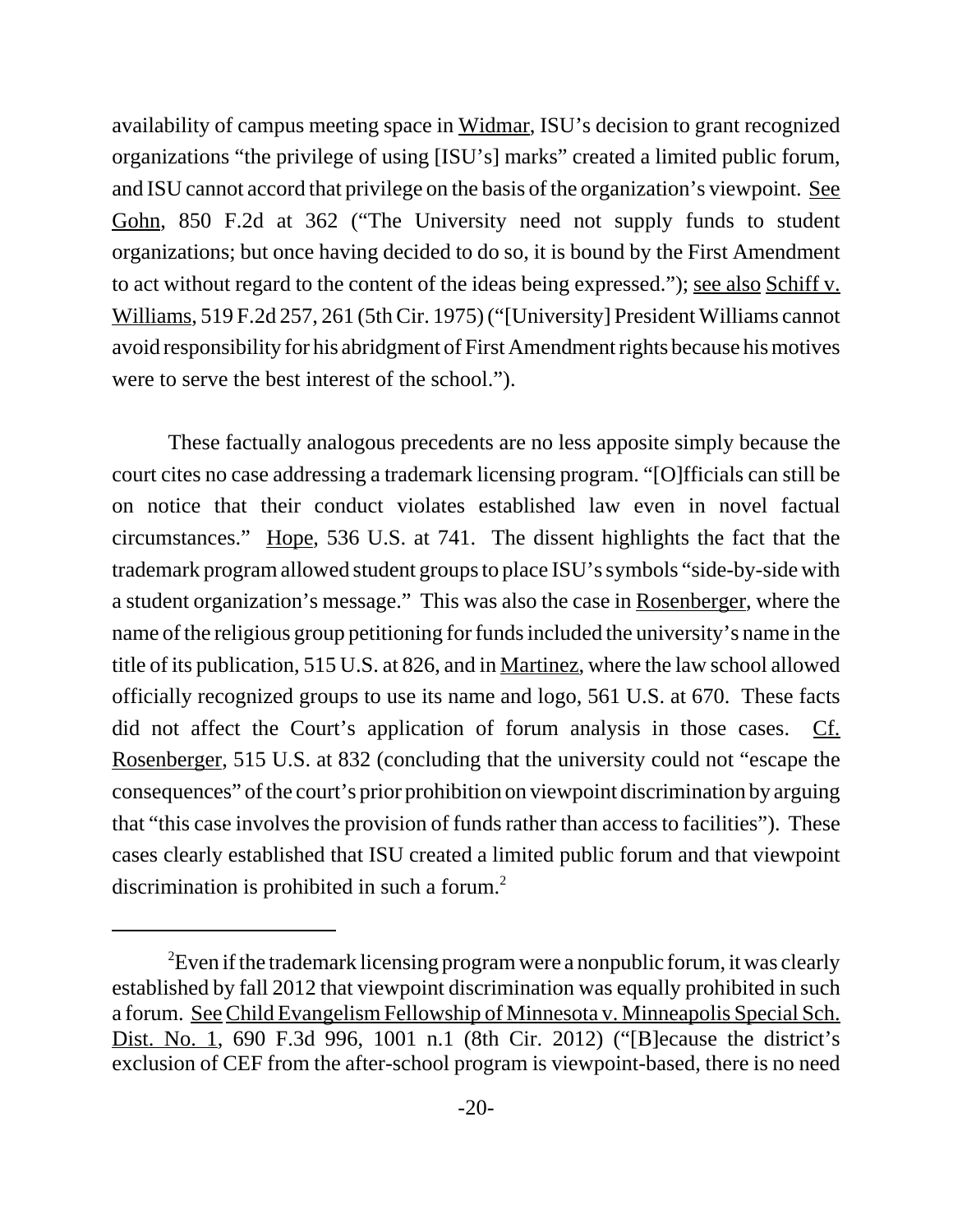Adopting ISU's argument, the dissent posits that it is not clearly established that ISU's policy<sup>3</sup> of permitting student organizations to use the University's marks is not government speech. At the time of the challenged conduct, defendants could have been aware of only two of the government speech cases cited by the dissent, as the rest post-date the events at issue by several years. See Mitchell v. Forsyth, 472 U.S. 511, 535 (1985) ("The decisive fact is . . . that the question was open at the time he acted."). With respect to those two cases, it is hard to see how Summum, 555 U.S. at 464, a case concerning the private donation of monuments to a public park, or Knights of Ku Klux Klan v. Curators of Univ. of Missouri, 203 F.3d 1085, 1093 (8th Cir. 2000), a case concerning the "very different context of public television broadcasting," could have disrupted the well-established Supreme Court precedent holding that a university's dissemination of benefits to student groups is not government speech.

Rosenberger rejected an argument indistinguishable from that offered by ISU to support its actions. There, the university argued that it was entitled to decide whether to pay printing costs on behalf of student publications based on the

to analyze the nature of the forum of the after-school program . . . . Even in a nonpublic forum, restrictions must be viewpoint neutral."); Burnham, 119 F.3d at 675 ("[T]he nature of the forum makes little difference" in the qualified immunity analysis because "viewpoint-based discrimination" is impermissible in all forums).

<sup>&</sup>lt;sup>3</sup>The dissent avers that "ISU's general licensing requirements" state that ISU would not approve "products considered dangerous or offensive," including "products causing potential health risks, promoting firearms, drugs, alcohol, gaming or tobacco." Even if this prohibition on certain products applied to the t-shirts at issue, the policy from which the dissent quotes appears to apply only to "external and/or commercial uses of the Marks," which is not applicable to the student organization here.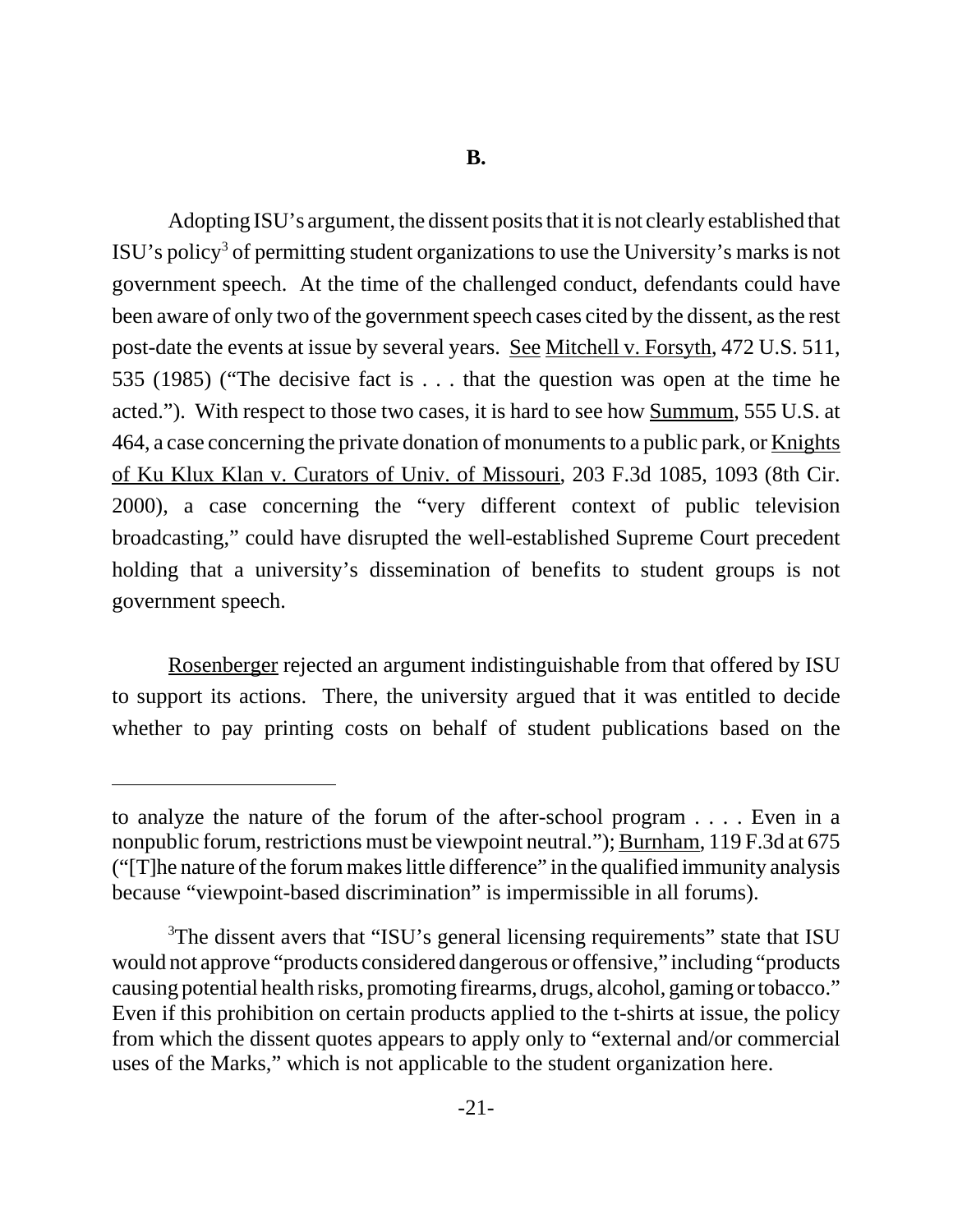publications' religious perspective. 515 U.S. at 833–35. The Court rejected this argument, explaining that viewpoint discrimination is improper "when the University does not itself speak or subsidize transmittal of a message it favors but instead expends funds to encourage a diversity of views from private speakers." Id. at 834. It was evident to the Court that there was a "distinction between the University's own favored message and the private speech of students" because the university disclaimed any control over the student group or any approval of the "organizations' goals or activities." Id. at 824, 834–35.

The resemblance to the present case is striking. Similar to the policy in Rosenberger, the Student Organization Recognition Policy provides that the mission of ISU's student organization program is, in part, to "increase and support diversity in the university community" because "[d]iversity enlivens the exchange of ideas, broadens scholarship, and prepares students for lifelong, productive participation in society." It further states that even though ISU may recognize a student group, it "does not support or endorse the purposes" of any registered student organizations. Three of the defendants unequivocally testified that a student organization's use of an ISU mark does not indicate that the university endorses or supports the organization's message. In a further act of separation, the Trademark Guidelines require language or design details "to show how an Organization is connected to the University," such as "the verbiage 'club,' 'student chapter', or other nomenclature." Furthermore, by permitting a vast number of student groups to promote their own contradictory messages using the university's name and marks, ISU continues a long university tradition of fostering the diverse viewpoints of its student body, not communicating a message from the university. See id. at 835–36; id. at 850 (O'Connor, J., concurring); Martinez, 561 U.S. at 704–05 (Kennedy, J., concurring) ("Extracurricular activities . . . facilitate interactions between students, enabling them to explore new points of view, to develop interests and talents, and to nurture a growing sense of self. ... A law school furthers these objectives by allowing broad diversity in registered student organizations." (internal citations omitted)); Bd. of Regents v. Southworth,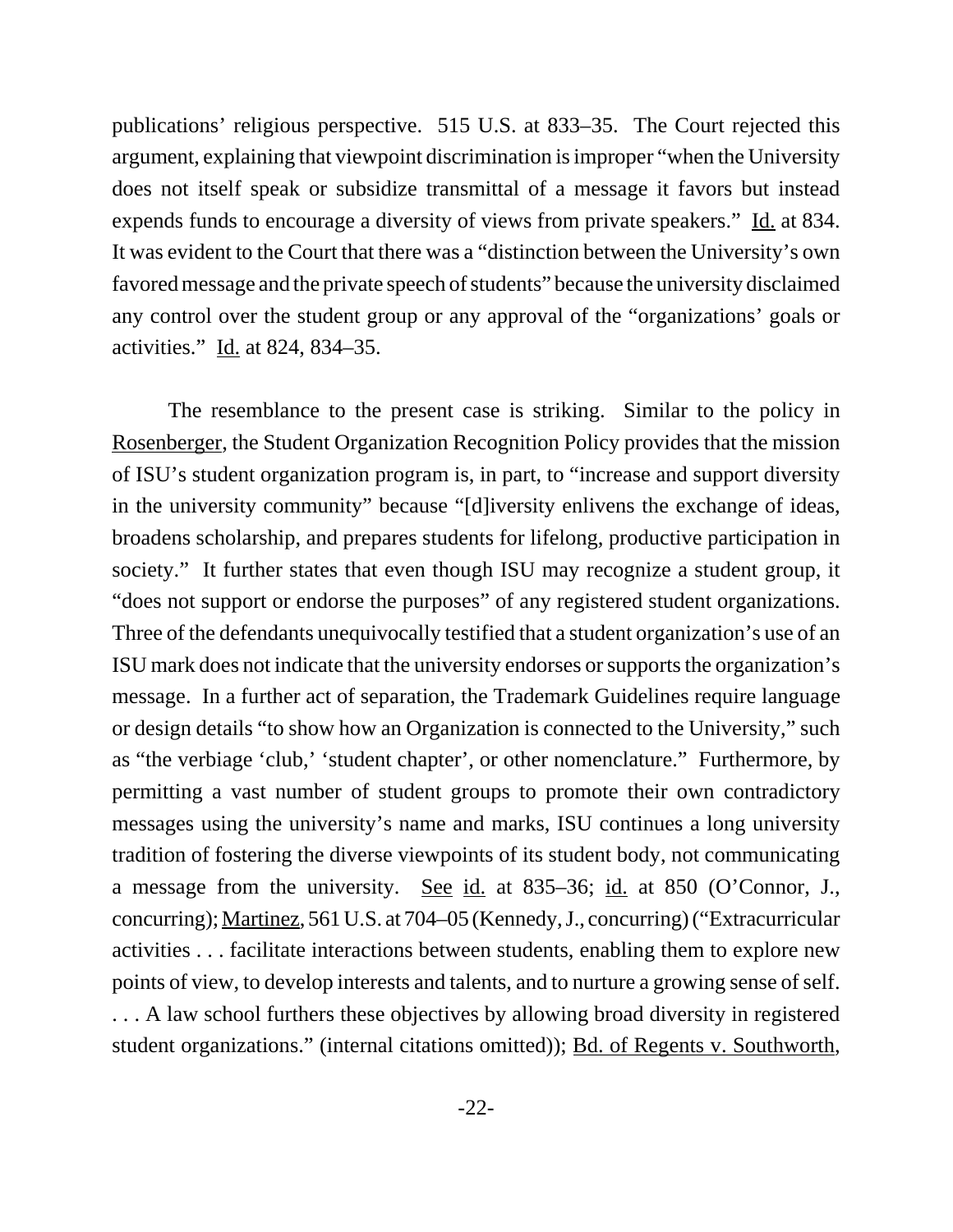529 U.S. 217, 229 (2000) (expressive activities undertaken by registered student organizations "spring[] from the initiative of the students, who alone give [them] purpose and content in the course of their extracurricular endeavors"). Given the undisputed facts and their placement in the university context, any purported concern that ISU's message "would be attributed to the University is not a plausible fear." Rosenberger, 515 U.S. at 841. Defendants were not entitled to rely on the government speech doctrine where no one would "routinely—and reasonably—interpret" ISU's name and mark on a student organization t-shirt as the university's expressive conduct. Summum, 555 U.S. at 471.

The dissent's contention that the government speech issue warrants qualified immunity appears to be based in large part on defendants' actions in response to NORML ISU and to the "widespread adverse public reaction to the Register article."4 I can find no court that has examined the government speech issue so narrowly. Instead, we must look at the nature of the government program or policy. See Summum, 555 U.S. at 467 ("The parties' fundamental disagreement thus centers on the nature of petitioners' conduct when they permitted privately donated monuments to be erected in Pioneer Park. Were petitioners engaging in their own expressive conduct? Or were they providing a forum for private speech?"); Knights of Ku Klux Klan, 203 F.3d at 1093 (examining "the central purpose of the enhanced underwriting program"). The question here is not whether NORML ISU or the public's actions justified ISU's response, but rather whether ISU's program of permitting student organizations to use the ISU name and marks constitutes ISU's "own expressive conduct." Summum, 555 U.S. at 467. As discussed above, the defendants, the university, and the public do not "often closely identif[y]" student organization t-shirts bearing ISU marks with the expressive conduct of the university. Id. at 472. In fact, as the court aptly notes, the only time any purported confusion arose regarding the

<sup>&</sup>lt;sup>4</sup>Aside from contacts from government officials, the record contains evidence of only three comments directed at ISU from parents of former or current students regarding the NORML ISU t-shirt.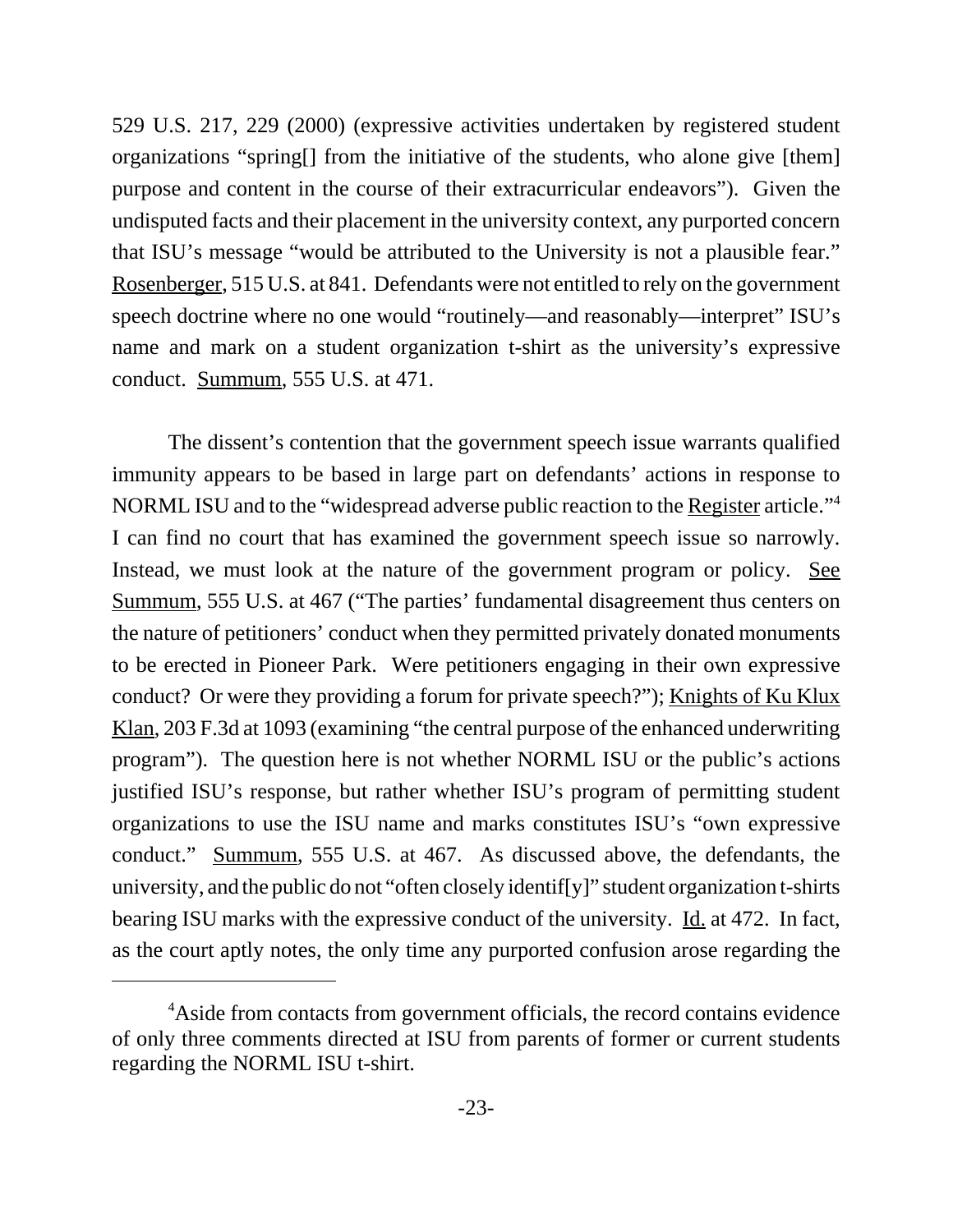appearance of University endorsement for a message on a student organization t-shirt was in the present case. Cf. Bd. of Educ. v. Mergens By & Through Mergens, 496 U.S. 226, 250 (1990) (plurality op.) ("We think that secondary school students are mature enough and are likely to understand that a school does not endorse or support student speech that it merely permits on a nondiscriminatory basis. The proposition that schools do not endorse everything they fail to censor is not complicated." (internal citations omitted)). No reasonable university official could have relied on this single example of confusion, in a field of at least 2,195 student organization uses of ISU marks, to convert a historic forum for student speech into government speech.5

### **C.**

The dissent ultimately acknowledges that "ISU created a limited public forum when it licensed hundreds of student organizations to use ISU's trademarks to enhance the students' public speech." However, it declines to accept the detailed and rigorous findings of the district court that clearly demonstrated that ISU engaged in impermissible viewpoint discrimination. Instead, the dissent contends—despite the argument not being raised by ISU—that the university engaged in permissible content regulation.

Even if defendants had raised the defense of content regulation in the manner presented by the dissent, this theory would not entitle defendants to qualified immunity. In a limited public forum, the state may "confin[e] the forum to the limited and legitimate purposes for which it was created" by "reserving it for certain groups

 ${}^{5}$ Compared to the long history of the First Amendment, the government speech doctrine may be considered "recently minted," Summum, 555 U.S. at 481 (Stevens, J., concurring), or "relatively new," Johanns v. Livestock Mktg. Ass'n, 544 U.S. 550, 574 (2005) (Souter, J., dissenting), but it dates back at least to 1991, see Summum, 555 U.S. at 481 (Stevens, J., concurring) (citing Rust v. Sullivan, 500 U.S. 173 (1991)), long before the speech at issue here.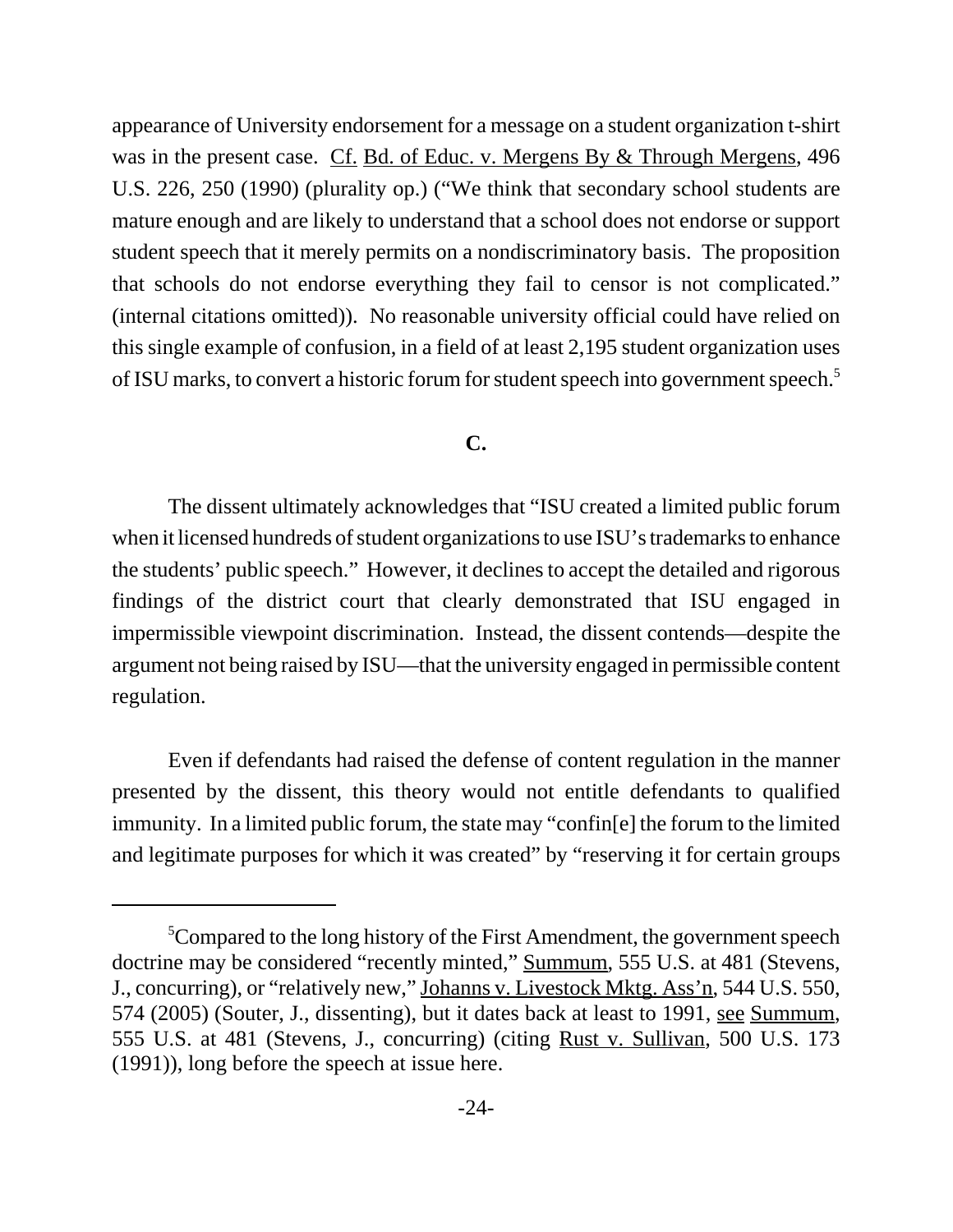or for the discussion of certain topics." Rosenberger, 515 U.S. at 829. But there are "constitutional constraints on the boundaries the State may set:" It "'may not exclude speech where its distinction is not reasonable in light of the purpose served by the forum, . . . nor may it discriminate against speech on the basis of . . . viewpoint.'" Martinez, 561 U.S. at 685 (alterations in original) (quoting Rosenberger, 515 U.S. at 829). Assuming the dissent's purported purpose for the forum—"to protect and promote ISU's public image"—were the one the defendants would advocate, <sup>6</sup> the rationales offered for excluding NORML ISU from the forum are not reasonable or viewpoint-neutral.

First, the dissent suggests that NORML ISU was targeted because its t-shirt conveyed the "perception that ISU endorses the message." If that were the rationale, ISU presumably would have rejected the design in the first instance. It did not do so. Instead, ISU approved the design, never mentioning any concern that the t-shirt conveyed the perception of university endorsement. With ISU's approval, the t-shirts were made, distributed, and worn by NORML ISU members. Only when NORML ISU and the t-shirts received news coverage did ISU act. "Participants in a [limited public] forum, declared open to speech *ex ante*, may not be censored *ex post* when the sponsor decides that particular speech is unwelcome." Hosty v. Carter, 412 F.3d 731, 737 (7th Cir. 2005). No reasonable university official could have believed that post facto closing a forum that was previously open was a permissible exercise of content discrimination.

"The existence of reasonable grounds for limiting access to a nonpublic forum . . . will not save a regulation that is in reality a facade for viewpoint-based discrimination." Cornelius v. NAACP Legal Def. & Educ. Fund, Inc., 473 U.S. 788, 811 (1985). The facade is evident here: ISU did not uniformly bar student groups

<sup>&</sup>lt;sup>6</sup>In its briefing, ISU stated that the purpose of its trademark program was to "reflect[] the University's rightful commitment to fostering diverse forms of civic engagement and intellectual exploration and debate."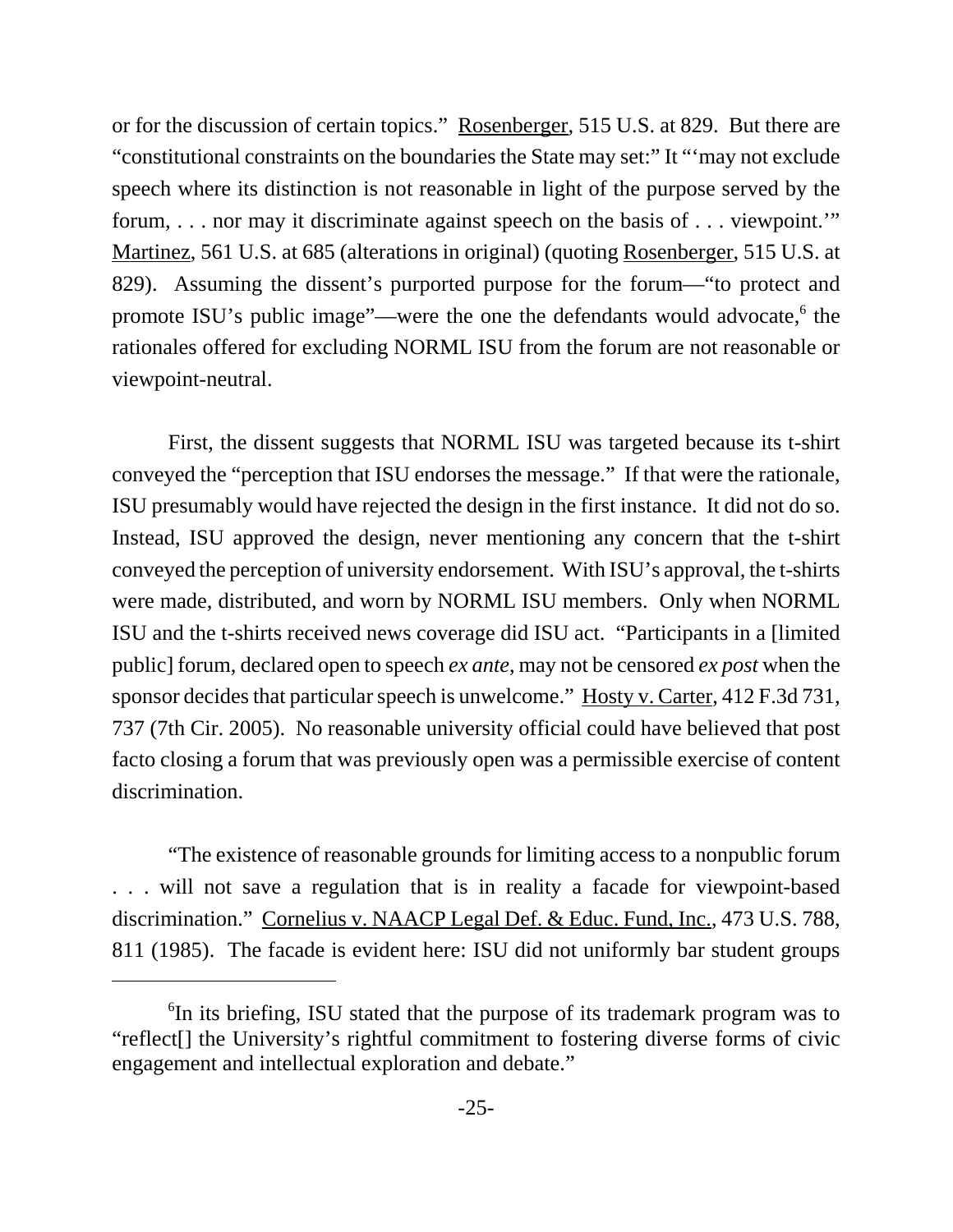from using its marks when the product "convey[ed] the perception that ISU endorse[d] the message." For example, ISU approved a t-shirt which included "Just Proud" on the front and "ISU LGBTA Alliance" on the back; a vinyl banner that said "ISU Tea Party" with the ISU mascot holding a Tea Party flag; a t-shirt with the ISU Cuffs<sup>7</sup> logo including a pair of handcuffs on the front and a message stating "Play Hard" on the back; and a banner that stated "Choose Peace Choose Life!" sponsored by the "Students for Life Club at Iowa State University." ISU's decision to permit these groups to use ISU marks but to deny NORML ISU's t-shirt submissions was not reasonably based on a distinction in the perception of university endorsement. "From no other group does [ISU] require the sterility of speech that it demands of [NORML ISU]. . . . This is blatant viewpoint discrimination." Good News Club v. Milford Cent. Sch., 533 U.S. 98, 124 (2001) (Scalia, J., concurring); see Stanley v. Magrath, 719 F.2d 279, 284 (8th Cir. 1983) (concluding that the defendants' decision to reduce a student newspaper's funding was improperly motivated by the content of an issue because "[i]f the Regents had truly been motivated by [a viewpoint neutral justification], then one would expect that they would have taken some action in regard to the newspapers at the other campuses").

ISU's alleged concern that the public would perceive endorsement was limited to one group whose message it disagreed with. Since at least 1972, it has been clearly established that "[t]he College, acting here as the instrumentality of the State, may not restrict speech or association simply because it finds the views expressed by any group to be abhorrent." Healy, 408 U.S. at 187–88. Rather than revoke NORML ISU's permission and subject it to unique scrutiny, "the school's adherence to a rule of viewpoint neutrality in administering its [trademark] program would prevent 'any mistaken impression that [NORML ISU] speak[s] for the University.'" Southworth,

<sup>&</sup>lt;sup>7</sup>Cuffs is a registered student group at ISU organized around alternative sexual practices such as kink, fetish, and BDSM.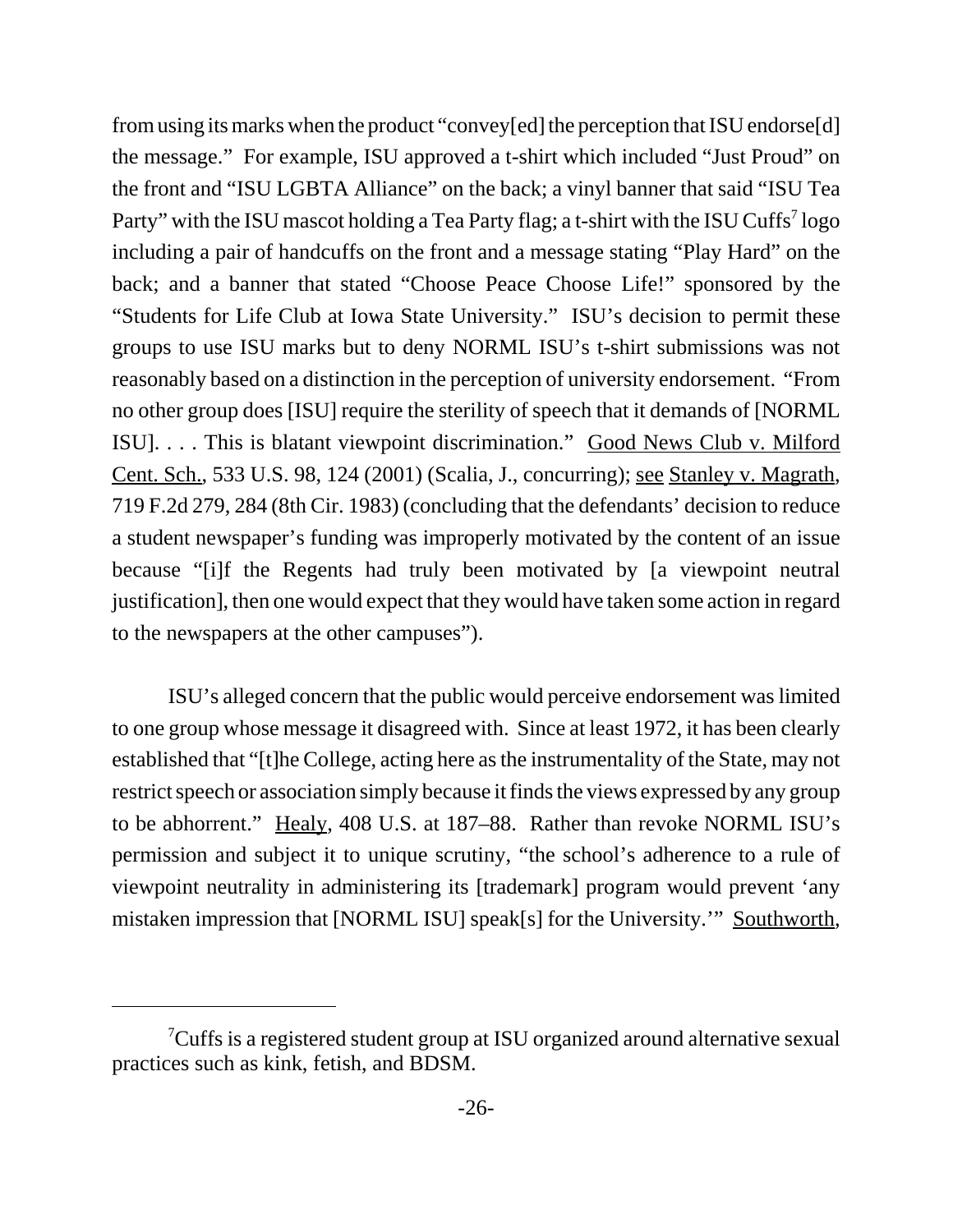529 U.S. at 233 (quoting Rosenberger, 515 U.S. at 841). Defendants failure to follow this clearly established rule makes qualified immunity inappropriate.<sup>8</sup>

Second, the dissent contends that ISU could have reasonably denied NORML ISU's t-shirt design because it "appear[ed] to link ISU to unsafe or illegal activities such as illegal drug use." Assuming such a restriction on a limited public forum is proper, ISU had no such provision in its Trademark Guidelines, nor did it rely on this rationale when it rejected NORML ISU's reorder of T-Shirt Design #1. The court cannot grant defendants qualified immunity based on a forum limitation they did not assert. Nor is such a limitation supported by our case law. No court of appeals has applied Morse v. Frederick, 551 U.S. 393 (2007) in a university setting. And, Justice Alito's controlling concurrence states that the case "provides no support for any restriction of speech that can plausibly be interpreted as commenting on any political or social issue, including speech on issues such as the wisdom of the war on drugs or of legalizing marijuana for medicinal use." Id. at 422 (Alito, J., concurring) (internal quotation marks omitted). Defendants, and even the dissent, acknowledge that T-Shirt Design #1 conveyed NORML ISU's support for the legalization of marijuana, making Morse inapplicable. Even if NORML ISU did advocate illegal drug use, defendants were on notice that student organization "speech about an illegal activity would still be protected by the First Amendment." Gohn, 850 F.2d at 368 (rejecting the

<sup>&</sup>lt;sup>8</sup>The dissent's reliance on Hazelwood Sch. Dist. v. Kuhlmeier, 484 U.S. 260 (1988) is misplaced. That case concerned whether "educators may exercise editorial control over the contents of a high school newspaper produced as part of the school's journalism curriculum." Id. at 262. Setting aside whether the case is applicable in the university context, see McCauley v. Univ. of the Virgin Islands, 618 F.3d 232, 242–47 (3d Cir. 2010), it expressly limited its holding to activities "supervised by faculty members and designed to impart particular knowledge or skills to student participants and audiences." Hazelwood, 484 U.S. at 271. Because neither of these elements are present here, no reasonable university official would have relied on Hazelwood in the present case.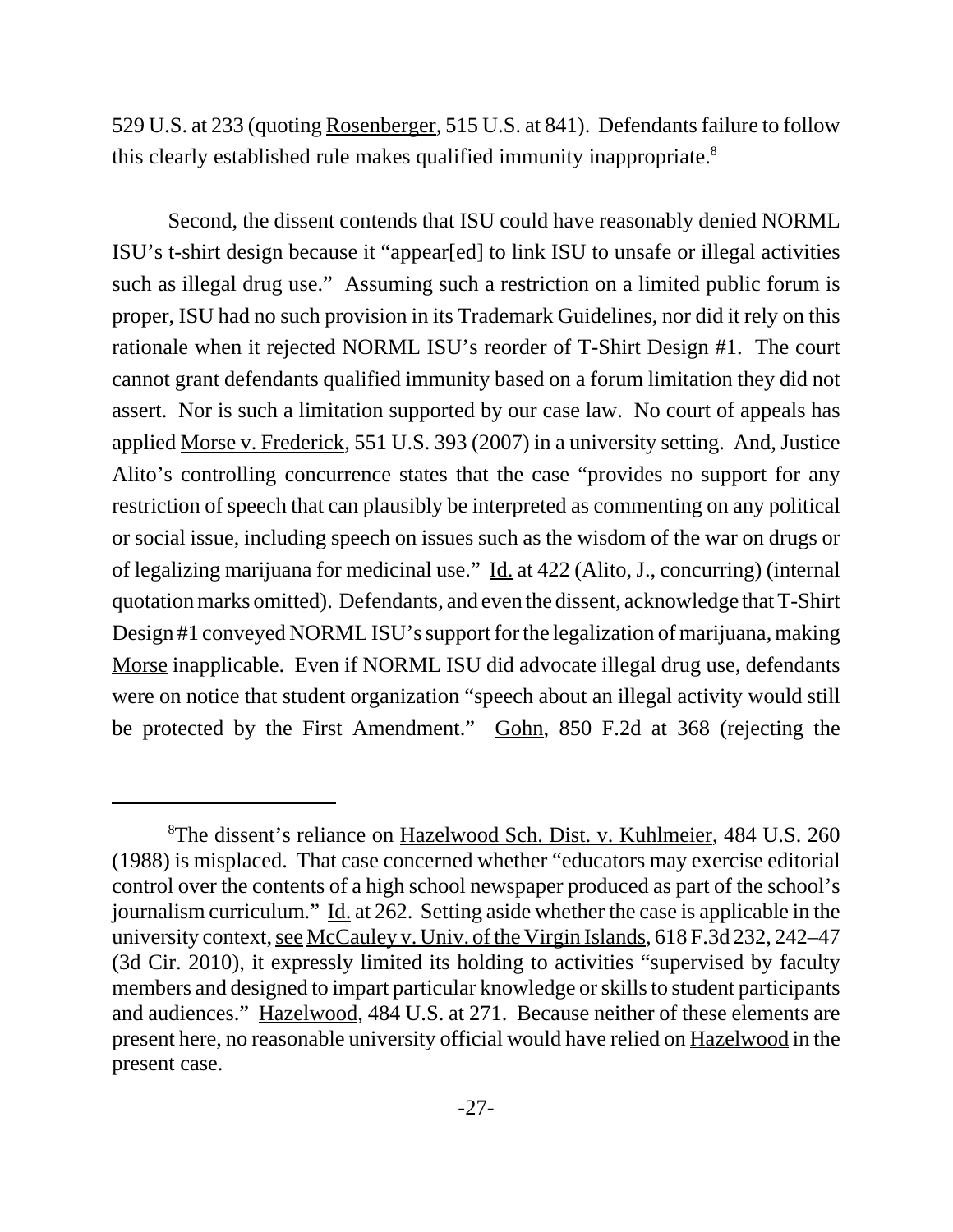university's argument that it could refuse to fund a gay and lesbian student group because "sodomy is illegal in Arkansas").

The district court properly denied the defendants qualified immunity.

# LOKEN, Circuit Judge, dissenting.

This is a difficult case raising important First Amendment issues. I agree with the district court that Iowa State University administrators over-reacted to a publicly sensitive situation, warranting injunctive relief, though I would not affirm the court's permanent injunction as worded.<sup>9</sup> I write separately to dissent from our court's decision to deny the individual Defendants qualified immunity from the Plaintiffs' claims for compensatory damages and attorneys' fees.

"Qualified immunity gives government officials breathing room to make reasonable but mistaken judgments, and protects all but the plainly incompetent or those who knowingly violate the law." Sutton v. Bailey, 702 F.3d 444, 449 (8th Cir. 2012), quoting Messerschmidt v. Millender, 565 U.S. 535, 546 (2012). In my view, the ISU administrators were neither plainly incompetent nor knowing lawbreakers. "Many aspects of the law with respect to students' speech . . . are difficult to understand and apply . . . . Public officials need not predict, at their financial peril, how constitutional uncertainties will be resolved." Hosty v. Carter, 412 F.3d 731, 739 (7th Cir. 2005) (en banc), cert. denied, 546 U.S. 1169 (2006).

<sup>&</sup>lt;sup>9</sup>The court permanently enjoined Defendants "from enforcing trademark licensing policies against Plaintiffs in a viewpoint discriminatory manner and from further prohibiting Plaintiffs from producing licensed apparel on the basis that their designs include the image of a similar cannabis leaf." As I will explain, the term "viewpoint discriminatory" is too vague to satisfy Fed. R. Civ. P. 65(d), and compelling Defendants to approve any design with a cannabis leaf is overbroad.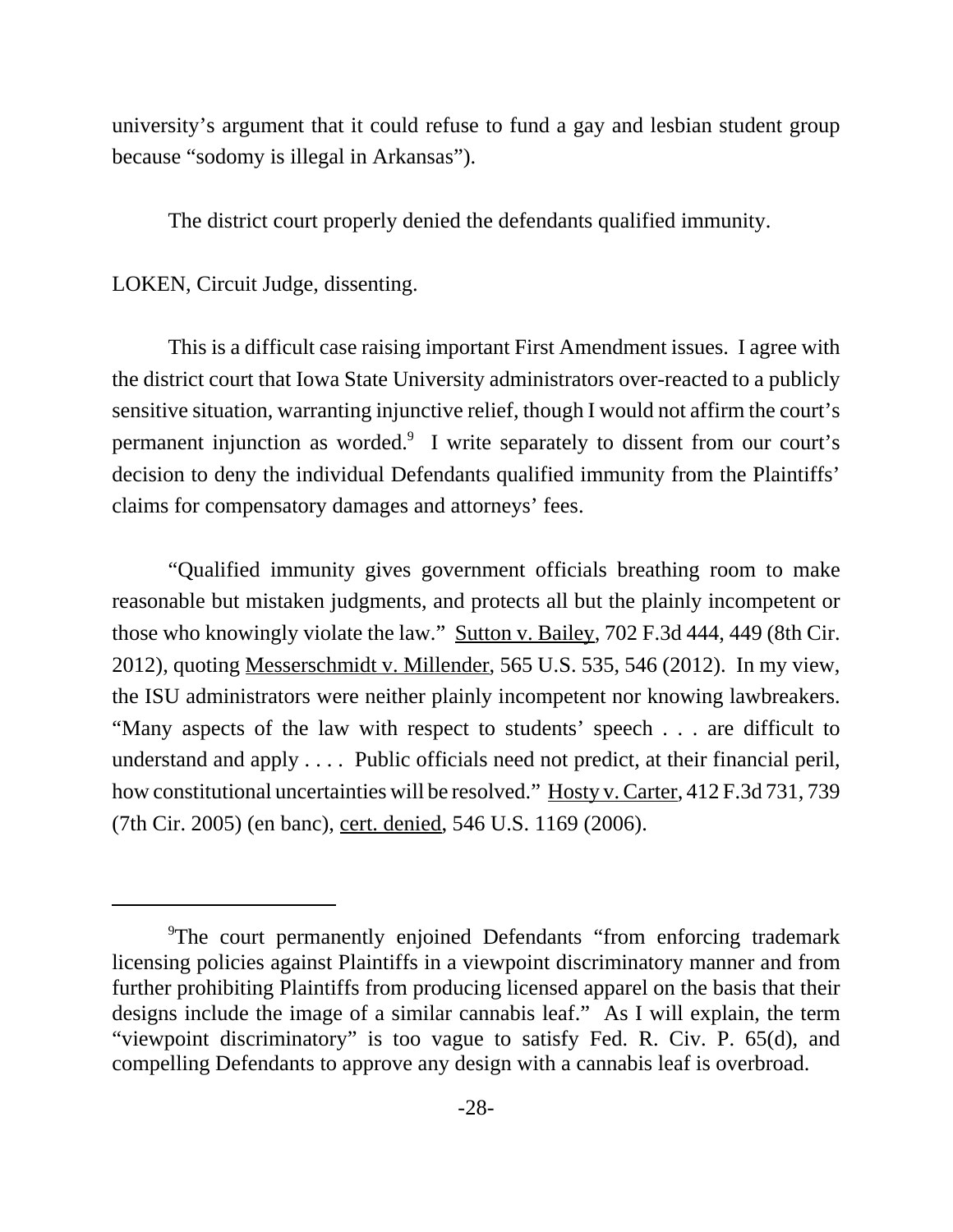A public official is entitled to qualified immunity if his or her conduct "does not violate clearly established statutory or constitutional rights of which a reasonable person would have known." Mullenix v. Luna, 136 S. Ct. 305, 308 (2015) (quotation omitted). The court denies the Defendants qualified immunity, concluding it was clearly established at the time in question (i) "that ISU's trademark licensing program was a limited public forum," (ii) that Defendants engaged in viewpoint discrimination (a conclusion requiring a determination of purpose or motive the court makes based on inferences drawn from a summary judgment record), and (iii) "that a university may not discriminate on the basis of viewpoint in a limited public forum."

Repeatedly, the Supreme Court has cautioned that "clearly established law should not be defined at a high level of generality." White v. Pauly, 137 S. Ct. 548, 552 (2017) (quotations omitted). Rather, "clearly established law must be particularized to the facts of the case." Id. (quotation omitted). In a public school or university setting, "educators are rarely denied immunity from liability arising out of First-Amendment disputes. The rare exceptions involve scenarios in which a factually analogous precedent clearly established the disputed conduct as unconstitutional." Morgan v. Swanson, 755 F.3d 757, 760 (5th Cir. 2014) (citation omitted); cf. Wilson v. Layne, 526 U.S. 603, 618 (1999); Keefe v. Adams, 840 F.3d 523, 541 (8th Cir. 2016) (Kelly, J. concurring), cert. denied, 2017 WL 843965 (2017). The court cites no case in which school officials administering a trademark licensing program violated, or were even accused of violating, the First Amendment by denying proposed uses of the school's registered trademark.

This case presents two uncertain First Amendment issues that warrant qualified immunity: (1) whether a trademark licensing program that allows student groups to associate their messages with the university's symbol or logo is a form of government speech or a limited public forum; and (2) if the program is a limited public forum, whether administrators' decisions to restrict the licensing of designs associating the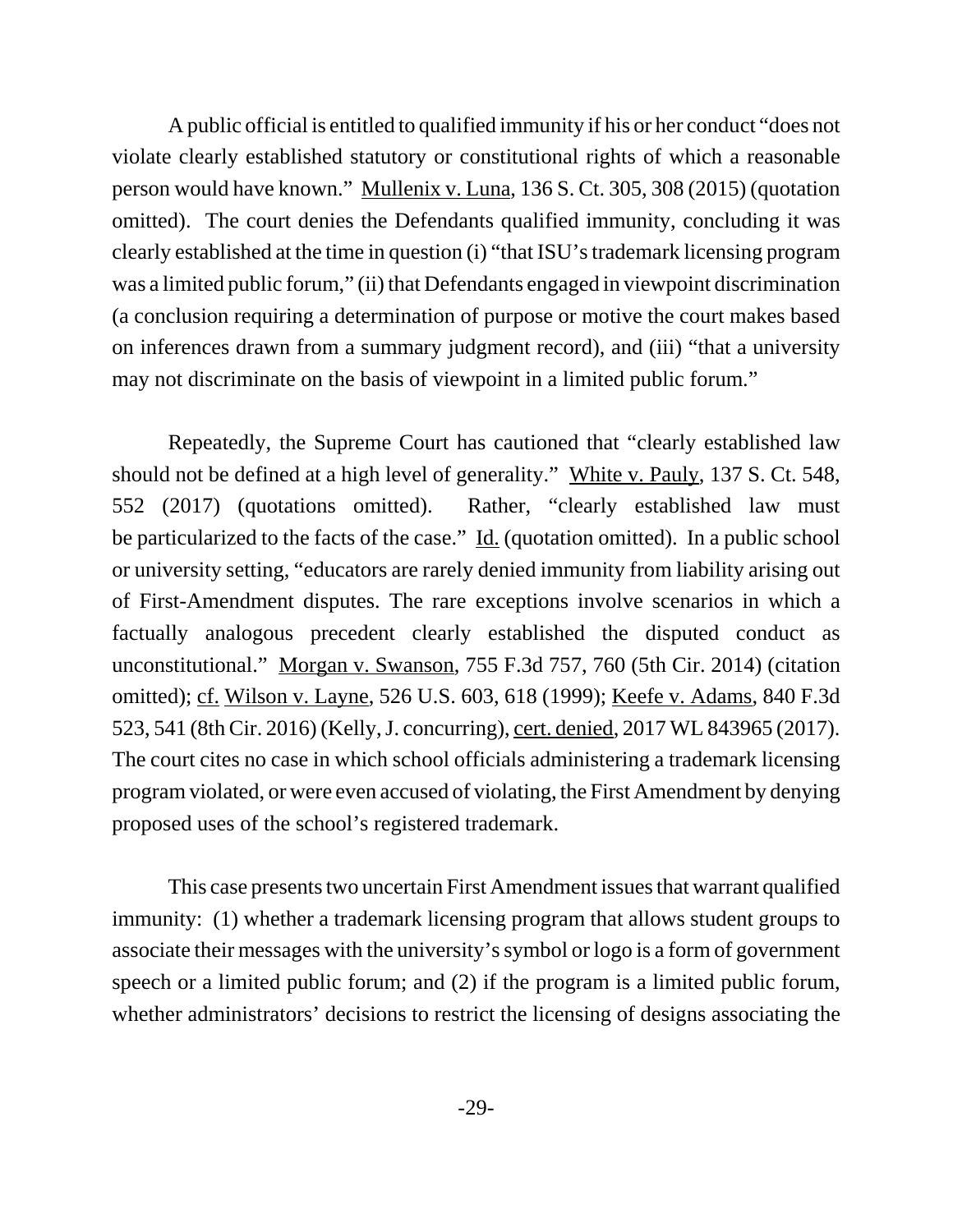university with unsafe or illegal activities such as drug use constitute unlawful viewpoint discrimination or permissible content regulation.

**A.** Long before ISU rejected a NORML ISU design, its trademark licensing program guidelines stated that the program exists to promote ISU to the public, because ISU "benefits from public recognition of its names, symbols, logos, and other identifying marks." The program's restrictions were necessary to "promote and protect the university's image." Student organizations using the marks must adhere to ISU-drafted design standards -- each design must state the recognized name of the student organization; use high quality imaging and colors from the ISU official color palette; and avoid vulgar language, profanity, or words with inappropriate double meanings. Multiple guideline provisions warn of the need to avoid "the appearance of a University endorsement." ISU's general licensing requirements stated: "No products considered dangerous or offensive will be approved, including but not limited to products causing potential health risks, promoting firearms, drugs, alcohol, gaming, or tobacco."

Based on these undisputed program policies, it was far from clear prior to this litigation that ISU's trademark licensing program was *not* a form of government speech. If it was government speech, "the Free Speech Clause has no application." Pleasant Grove City, Utah v. Summum, 555 U.S. 460, 467 (2009). The Court in Summum recognized that "[t]here may be situations in which it is difficult to tell whether a government entity is speaking on its own behalf or is providing a forum for private speech." Id. at 470. The majority brushes this issue aside, concluding it "was clearly established . . . that the government speech doctrine does not insulate a state actor from First Amendment scrutiny when the state has created a limited public forum for speech." *Ante* at 16. But this simply begs the question. When the government speaks, "forum analysis is misplaced." Walker v. Tex. Div., Sons of Confederate Veterans, Inc., 135 S. Ct. 2239, 2250 (2015).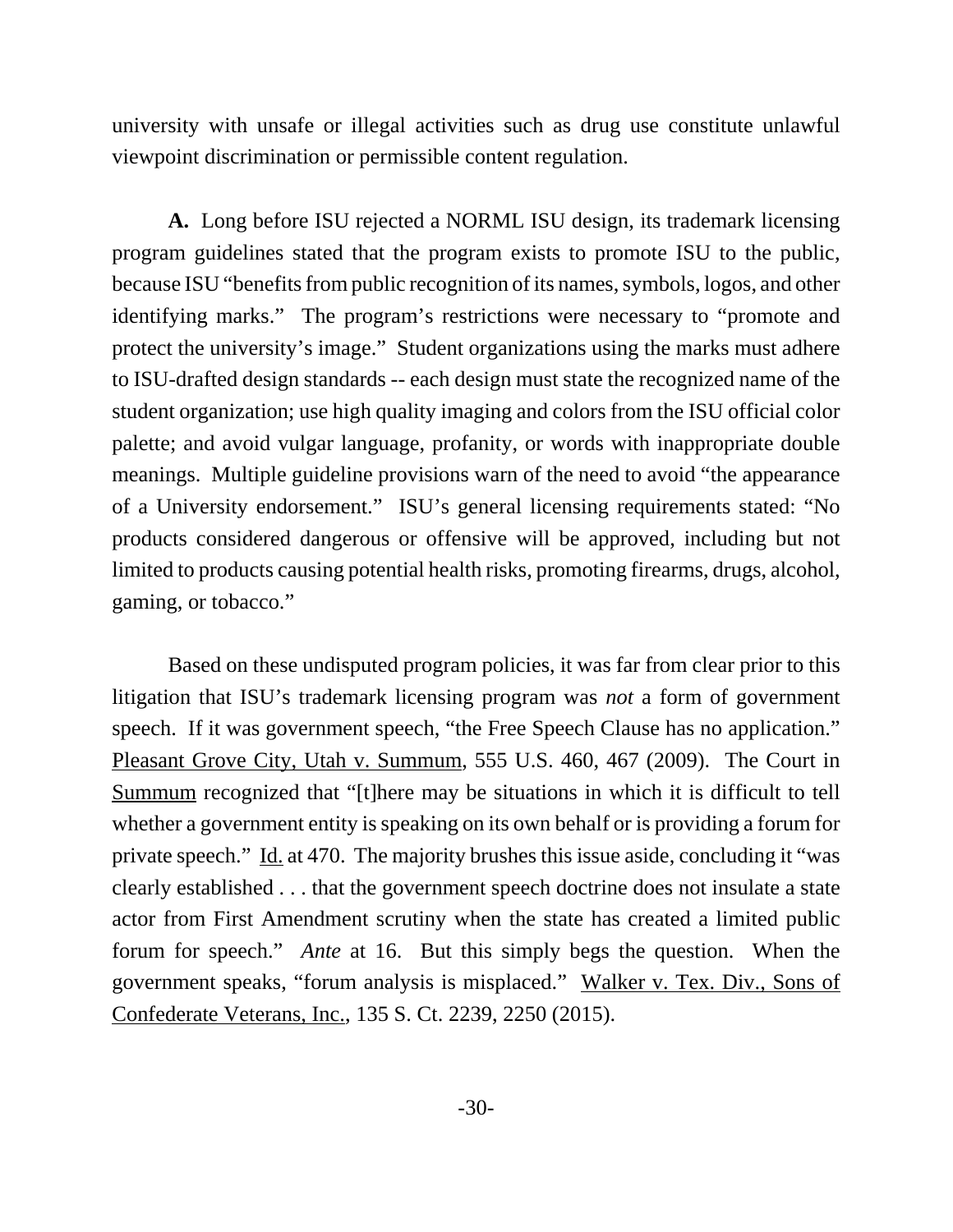At the time in question, the Supreme Court had decided Summum, holding that privately donated monuments displayed on public property were a form of government speech. 555 U.S. at 481. Our court had held that a university radio station's decision not to air an acknowledgment of a Ku Klux Klan contribution was government speech, even though the station accepted and acknowledged contributions from a diverse array of groups. Knights of Ku Klux Klan v. Curators of Univ. of Mo., 203 F.3d 1085, 1095 (8th Cir.), cert. denied, 531 U.S. 814 (2000). More recently, the interpretation of government speech has broadened. In 2015, a divided Supreme Court extended the doctrine to Texas's decision to exclude from its specialty license plate program a design proposed by the Sons of Confederate Veterans. The majority reasoned that "[t]he governmental nature of the plates is clear from their faces," and "a person who displays a message on a Texas license plate likely intends to convey to the public that the State has endorsed that message." Walker, 135 S. Ct. at 2248- 49.10 That same year, the Eleventh Circuit concluded that private advertising banners printed in school colors, subject to school design requirements, and displayed on school fences were government speech because "observers reasonably believe the government has endorsed the message." Mech v. Sch. Bd. of Palm Beach Cty., Fla., 806 F.3d 1070, 1076-77 (11th Cir. 2015), cert. denied, 137 S. Ct. 73 (2016).

Here, Defendants' actions were based on their concern that NORML was trading on the notion that use of ISU's trademark reflected university support. Indeed, the dispute was triggered when NORML's President bragged in the Des Moines Register that the trademark licensing approvals reflected "nothing but support from the university," support for the group that was "blowing our minds." The court asserts that Defendants then reacted to a "political controversy" after inquiries from "the governor's office and an Iowa House Republican Caucus staff person." *Ante* at 11. But the record reflects widespread adverse public reaction to the Register article,

 $10P$ laintiff Erin Furleigh confirmed this obvious point, admitting that NORML ISU wanted to use Cy the Cardinal on the group's t-shirts because "you see Cy and you think Iowa State. It's not just NORML, it's Iowa State."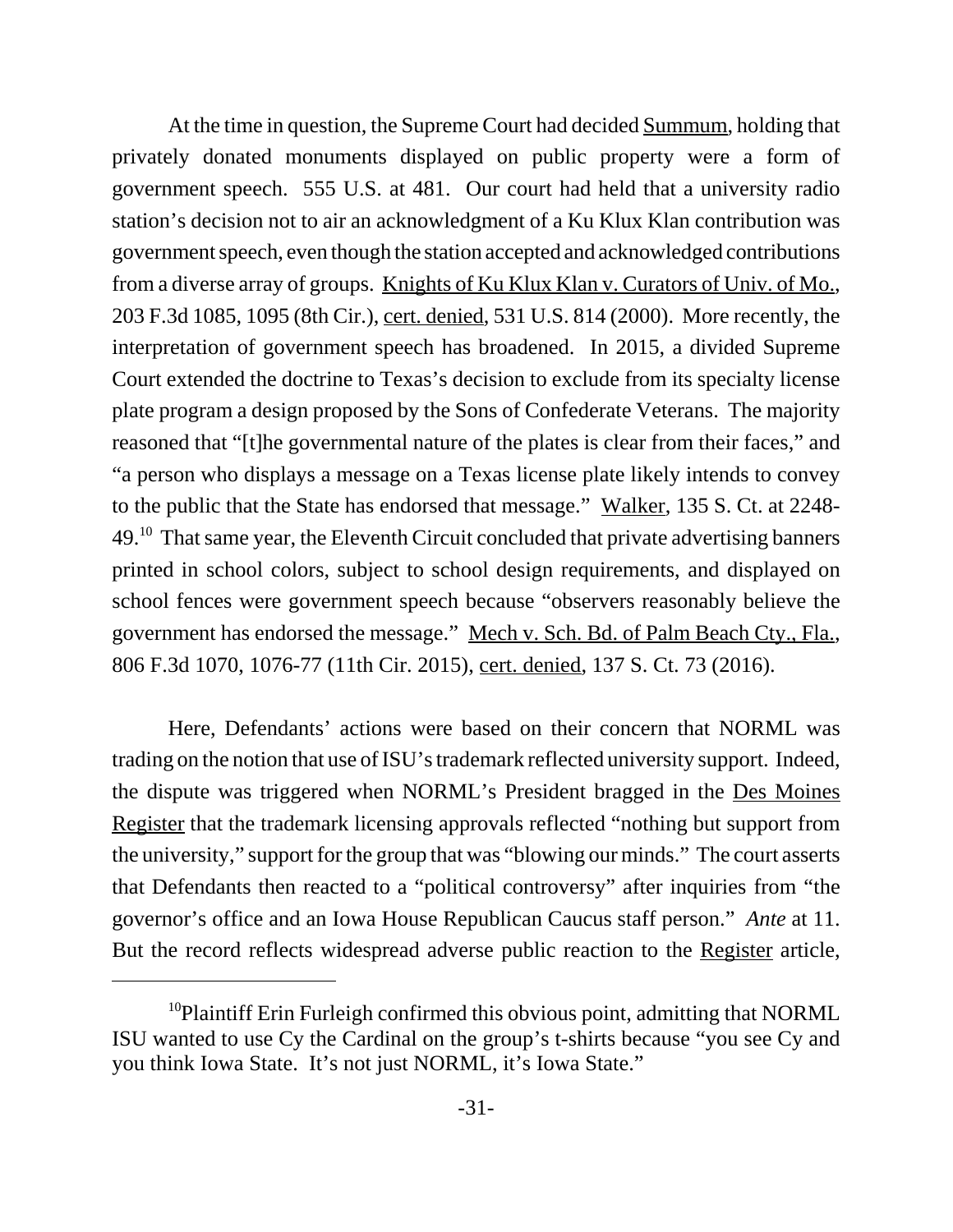including one parent of an ISU student who worried that, if Cy "becomes a role model for drug use," will public school anti-drug programs need to "teach, 'just say no to Cy'"? On this record, the government speech issue is far more difficult than the court posits; at a minimum, it warrants qualified immunity because the issue is clearly not "beyond debate." Ashcroft v. al-Kidd, 563 U.S. 731, 741 (2011); see, e.g., Summum, 555 U.S. at 481 (Stevens, J., concurring) (government speech is "recently minted"); Johanns v. Livestock Mktg. Ass'n, 544 U.S. 550, 574 (2005) (Souter, J., dissenting) ("The government-speech doctrine is relatively new, and correspondingly imprecise."); Mech, 806 F.3d at 1074 ("The Supreme Court has not articulated a precise test for separating government speech from private speech.").

**B.** In concluding that ISU's trademark licensing program is a limited public forum, the court relies primarily on Rosenberger v. University of Virginia, 515 U.S. 819 (1995), which held that a public university violated the First Amendment when it excluded all religious groups from a program that widely distributed funds for printing student publications. While Rosenberger is clearly relevant, it does not definitively answer whether the ISU trademark program created a limited public forum, and if so, the extent to which the First Amendment limits administration of that program. Like the funding program in Rosenberger, the trademark program was open to a wide variety of student groups. But unlike a program that simply funds student activities, the trademark program allowed student groups to place ISU's most prominent public symbol side-by-side with a student organization's message, sometimes, as in this case, leading the public to believe that ISU endorsed the message, no matter how hard ISU attempted to counter that assumption.

"A limited public forum, like a nonpublic forum, may be 'limited to use by certain groups or dedicated solely to the discussion of certain subjects,' and the public entity 'may impose restrictions on speech that are reasonable and viewpoint-neutral.'" Victory Through Jesus Sports Ministry Found. v. Lee's Summit R-7 Sch. Dist., 640 F.3d 329, 334-35 (8th Cir.) (citation omitted), cert. denied, 565 U.S. 1036 (2011). In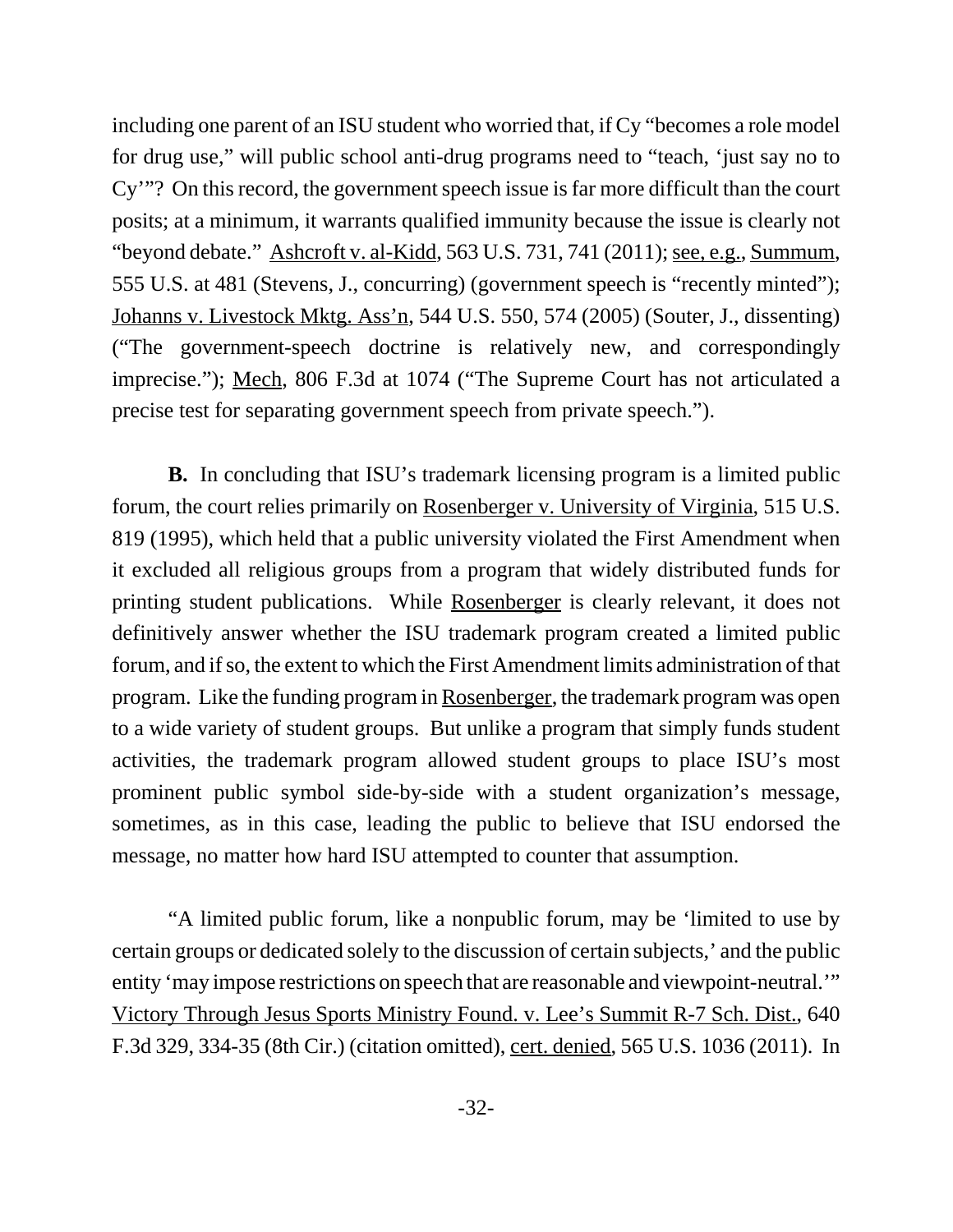determining whether a public university is "confining a [limited public] forum to the limited and legitimate purposes for which it was created" in a viewpoint-neutral manner, courts must distinguish "between, on the one hand, content discrimination, which may be permissible if it preserves the purposes of that limited forum, and, on the other hand, viewpoint discrimination, which is presumed impermissible when directed against speech otherwise within the forum's limitations." Rosenberger, 515 U.S. at 829-30. Content regulation permits the school to "reserve the forum for its intended purposes, communicative or otherwise, as long as the regulation on speech is reasonable and not an effort to suppress expression merely because public officials oppose the speaker's view." Perry Educ. Ass'n v. Perry Local Educators' Ass'n, 460 U.S. 37, 46 (1983). In denying the individual Defendants qualified immunity, the court ignores this critical distinction.

In the public school or university setting, a limited public forum is not created absent "clear intent to create a public forum." Hazelwood Sch. Dist. v. Kuhlmeier, 484 U.S. 260, 271 (1988). Though there is no analogous precedent, I agree ISU created a limited public forum when it licensed hundreds of student organizations to use ISU's trademarks to enhance the students' public speech. But one of ISU's central purposes was to protect and promote ISU's public image, and the program guidelines explicitly "reserve<sup>[d]</sup> the forum" for this purpose. <u>Id.</u> at 270. A limited public forum created for this purpose may reasonably deny access to uses that convey the perception that ISU endorses the message -- which NORML publicly conveyed -- or that appear to link ISU to unsafe or illegal activities such as illegal drug use.

Speech restrictions of this kind are permissible content regulation so long as they are "reasonable and not an effort to suppress expression merely because public officials oppose the speaker's view." Perry, 460 U.S. at 46. And it is not sufficient to assume, as the court does, that Defendants were guilty of viewpoint discrimination, as opposed to content regulation, because they scrutinized NORML ISU's message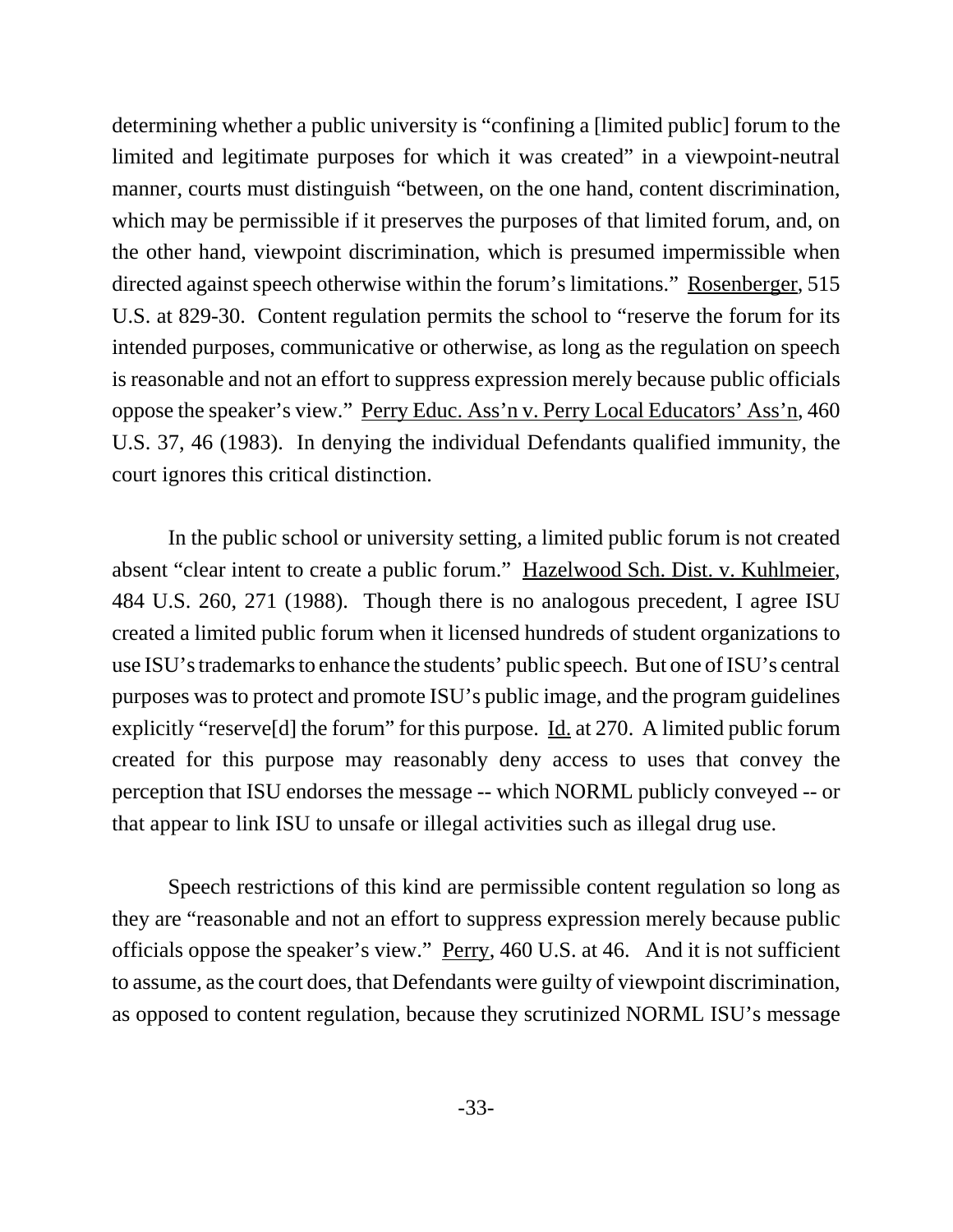more rigorously than those of the ISU hockey club and other groups.<sup>11</sup> "The question" whether the First Amendment requires a school to tolerate particular student speech . . . is different from the question whether the First Amendment requires a school affirmatively to promote particular student speech." Hazelwood, 484 U.S. at 270-71.

This case raises serious issues that both the district court and our court do not adequately analyze. First, even if NORML ISU's primary purpose was law reform, many of the designs Defendants rejected could "reasonably [be] viewed as promoting illegal drug use." Morse v. Frederick, 551 U.S. 393, 403 (2007). For example, T-Shirt Design # 1 had the words "Freedom is NORML at ISU" next to an image of a cannabis leaf; another design showed the ISU mascot next to the text: "NORML: It's Not For Everyone But It's Not a Crime."12 In Morse, the Supreme Court held, without forum analysis, that a school principal did not violate the First Amendment when she confiscated a student banner reading "BONG HiTS 4 JESUS" because "the sign advocated the use of illegal drugs." Id. at 402. Second, even if Defendants acted because NORML was using ISU's trademark to advocate controversial law reform, rather than because NORML was promoting illegal drug use, does the First Amendment require that administrators of a limited public forum created to promote a public university permit participation by those advocating law reform, when there are many other avenues of speech open to student advocates? Third, what specific student uses of *this* limited public forum must be approved because rejection would not be reasonable, therefore permissible content regulation? Surely not every picture of a cannabis leaf with Cy must be approved. In my view, these difficult and complex issues make clear why the individual Defendants are entitled to qualified immunity.

<sup>&</sup>lt;sup>11</sup>The record reflects that from December 2007 to March 2015, the Trademark Licensing Office received 4,167 student organization submissions; 710 were rejected, 1,139 were approved subject to revision, and 2,195 were approved.

<sup>&</sup>lt;sup>12</sup>Rejecting this latter design, the Trademark Office wrote: "I would suggest you use a statement in line with your mission (working to reform marijuana laws)."